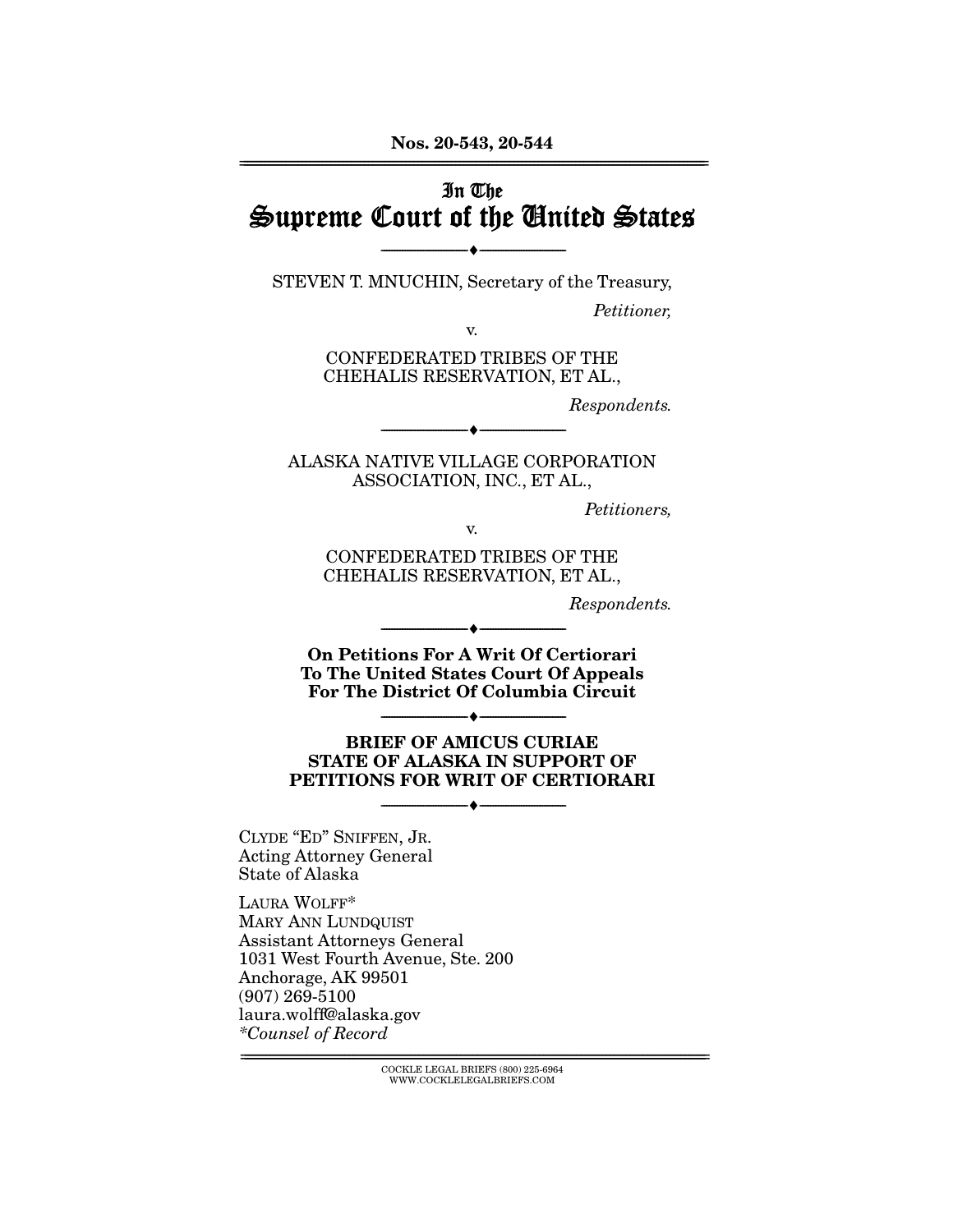# TABLE OF CONTENTS

|                                                                                                                                      | Page         |  |
|--------------------------------------------------------------------------------------------------------------------------------------|--------------|--|
|                                                                                                                                      | $\mathbf{I}$ |  |
|                                                                                                                                      | ii           |  |
| INTEREST OF AMICUS CURIAE STATE OF                                                                                                   | 1            |  |
| INTRODUCTION AND SUMMARY OF                                                                                                          | 2            |  |
|                                                                                                                                      | 5            |  |
| Contrary to the D.C. Circuit's assertion<br>I.<br>otherwise, it was settled in 1971 that<br>ANCs were not and never would be sover-  | 5            |  |
| Since 1975, all three branches of the fed-<br>II.<br>eral government have considered ANCs<br>"Indian tribes" under ISDA, and ANCs    | 10           |  |
| The State cannot simply step in and pro-<br>Ш.<br>vide services to Alaska Natives on an<br>emergent basis in the same way as, and in | 20           |  |
|                                                                                                                                      |              |  |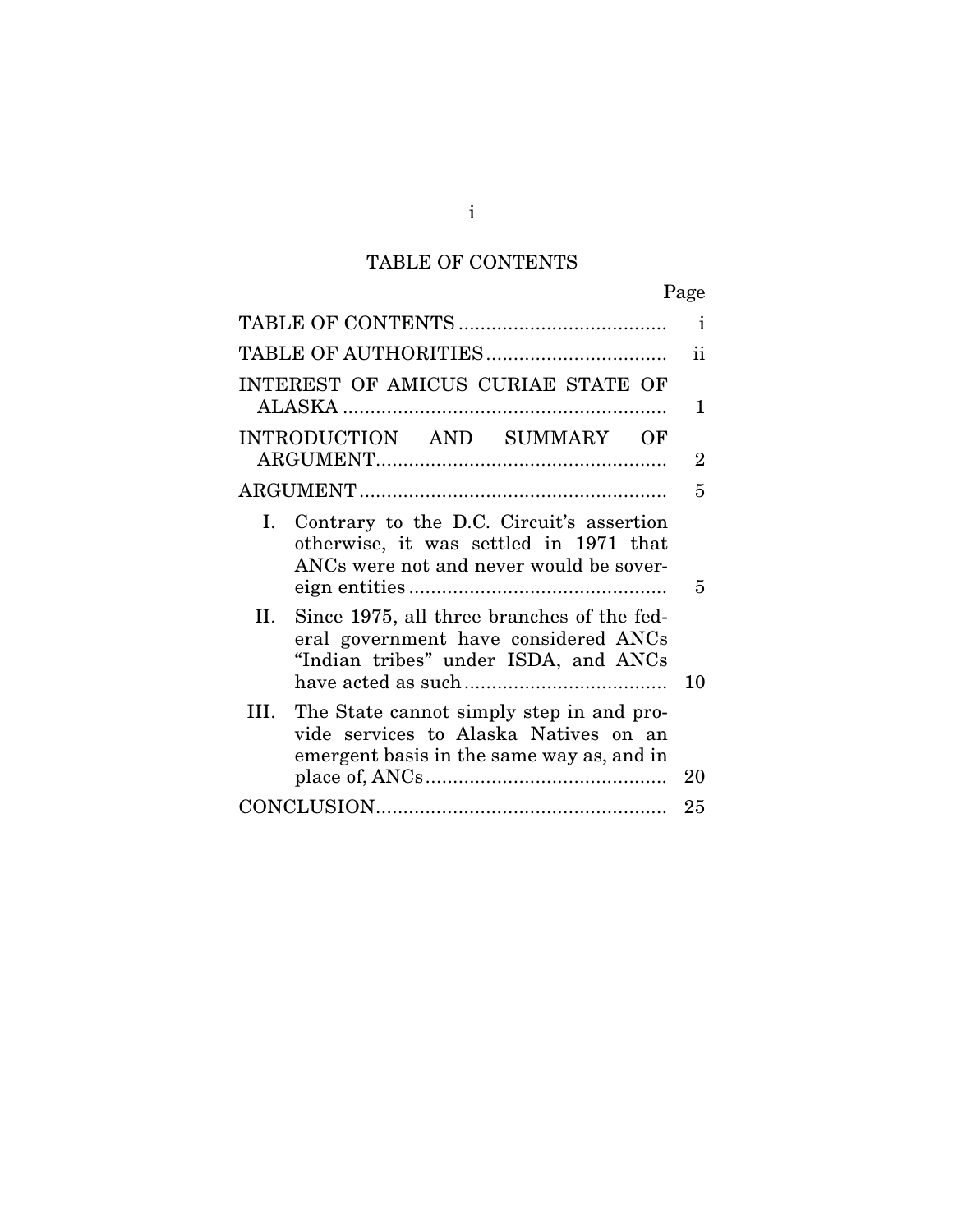## TABLE OF AUTHORITIES

Page

# **CASES**

| Am. Fed'n of Gov't Employees, AFL-CIO v.          |
|---------------------------------------------------|
| United States, 330 F.3d 513 (D.C. Cir. 2003)16    |
| Barnhart v. Walton, 535 U.S. 212 (2002)13         |
| Cape Fox Corp. v. United States, 456 F. Supp. 784 |
| Commodity Futures Trading Comm'n v. Schor,        |
| Cook Inlet Native Ass'n v. Bowen, 810 F.2d 1471   |
|                                                   |
|                                                   |
| State of Alaska v. Native Village of Venetie, 856 |
| Sturgeon v. Frost, 139 S. Ct. 1066 (2019)11, 20   |
| United States v. Wheeler, 435 U.S. 313 (1978)7    |

### **STATUTES**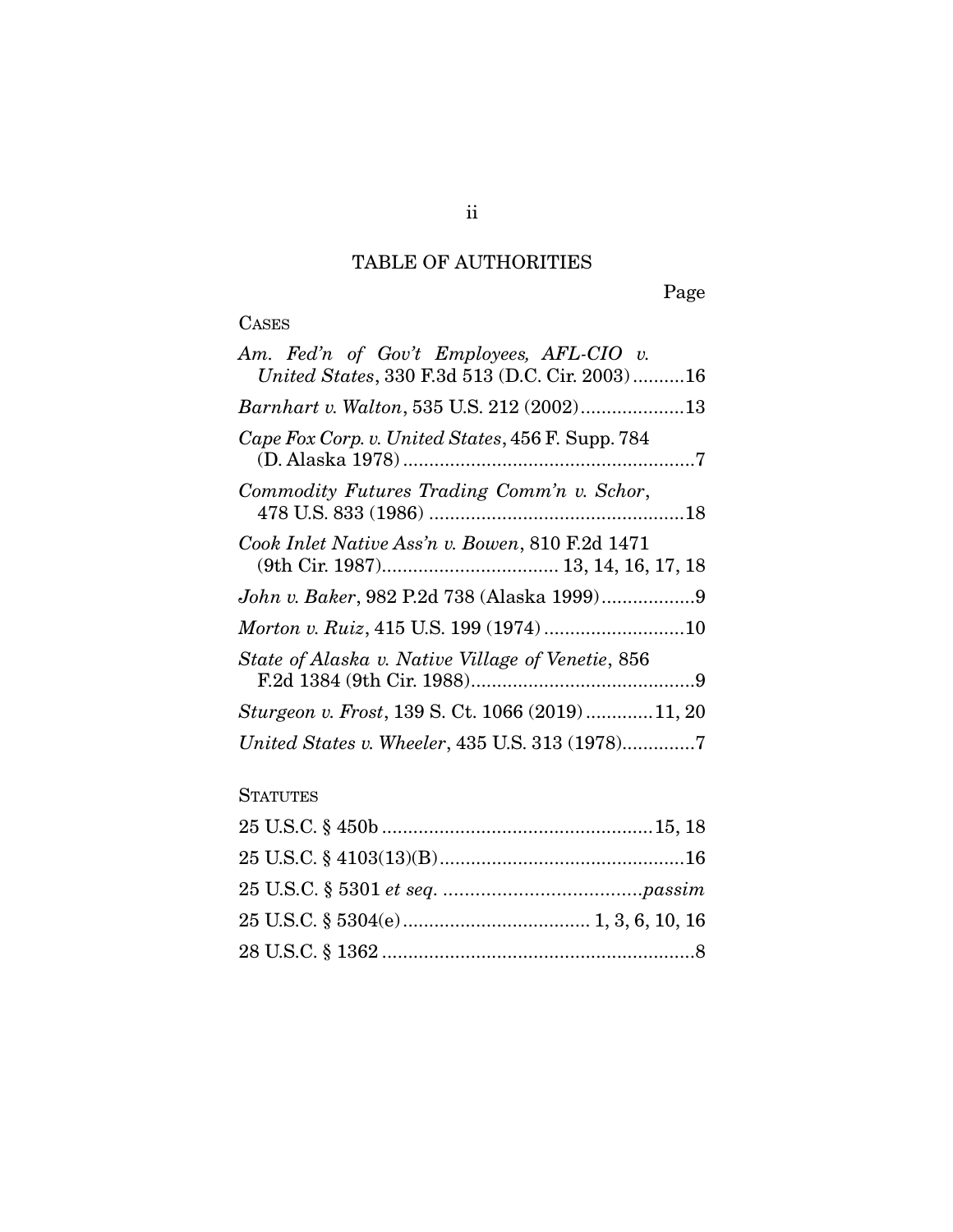## TABLE OF AUTHORITIES – Continued

| Page                                                                                                                               |
|------------------------------------------------------------------------------------------------------------------------------------|
|                                                                                                                                    |
|                                                                                                                                    |
|                                                                                                                                    |
|                                                                                                                                    |
|                                                                                                                                    |
|                                                                                                                                    |
|                                                                                                                                    |
|                                                                                                                                    |
|                                                                                                                                    |
|                                                                                                                                    |
|                                                                                                                                    |
|                                                                                                                                    |
| Federally Recognized Indian Tribe List Act of<br>1994, Pub. L. 103-454, 25 U.S.C. 479a (1994)15                                    |
| Indian Self-Determination and Education As-<br>sistance Act Amendments of 1988, Pub. L.<br>100-472, § 103, 102 Stat. 2285 (1988)18 |
| Indian Self-Determination Act Amendments of<br>1994, Pub. L. 103-413, § 102, 108 Stat. 4250                                        |
|                                                                                                                                    |
| <b>OTHER AUTHORITIES</b>                                                                                                           |
|                                                                                                                                    |
| 47 Fed. Reg. 53,130 (Nov. 24, 1982)14                                                                                              |
| 53 Fed. Reg. 52,829 (Dec. 29, 1988)14                                                                                              |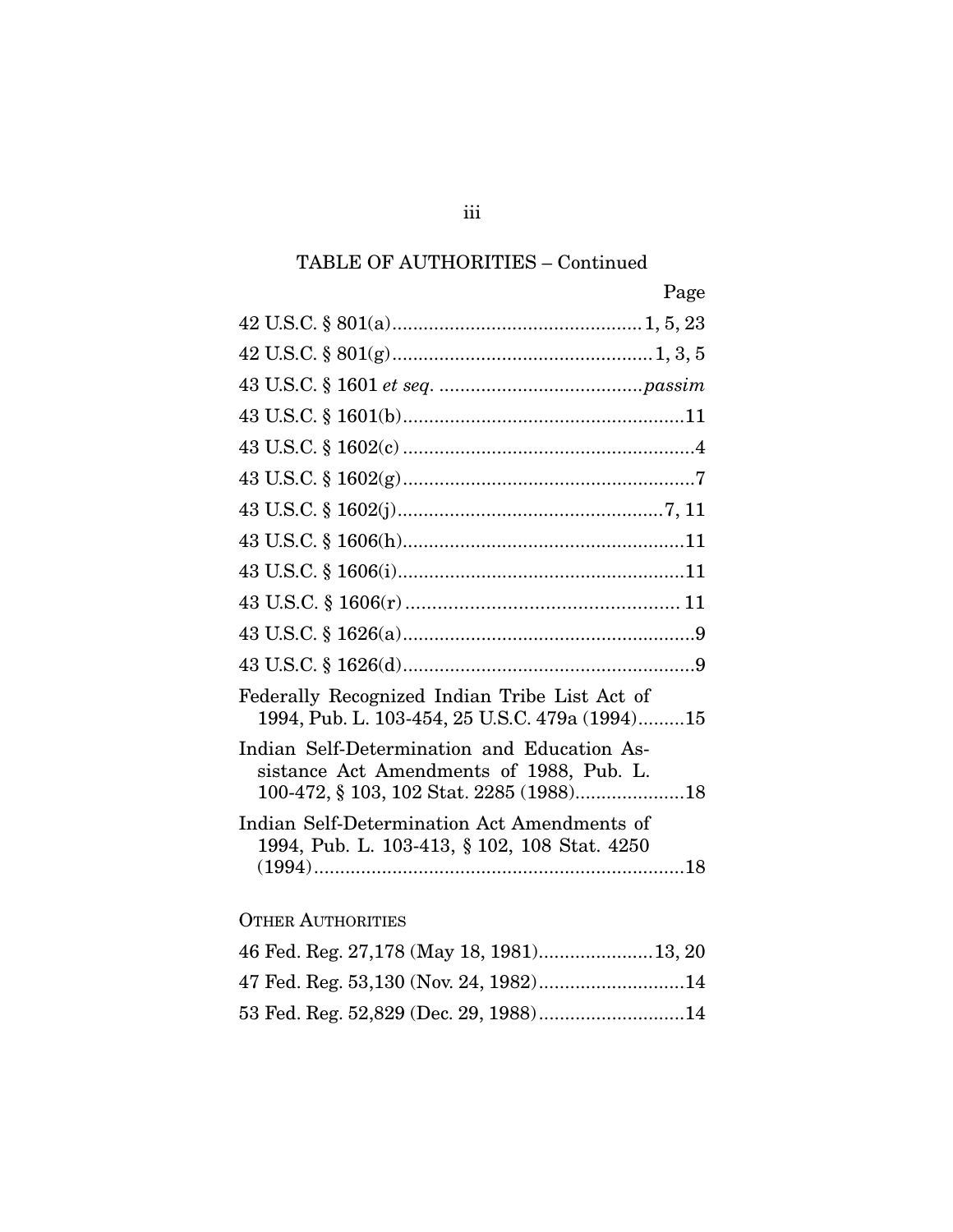## TABLE OF AUTHORITIES – Continued

|                                                                                                   | Page |
|---------------------------------------------------------------------------------------------------|------|
|                                                                                                   |      |
|                                                                                                   |      |
|                                                                                                   |      |
| Alaska Public Media, Scores of Alaska Villages<br>Implement Travel Restrictions Amid Pan-         |      |
| Am. Indian Policy Review Comm'n, Final Report                                                     |      |
| David S. Case and David A. Voluck, Alaska Na-<br>tives and American Laws (2d ed. 2002)9           |      |
| Felix S. Cohen, Handbook of Federal Indian Law                                                    |      |
| HUD's Indian Housing Block Grant Formula,<br>Formula Response Forms FY 2021 16                    |      |
| Memorandam of Charles Soller, Assistant Solic-<br>itor for Indian Affairs, to Commissioner of In- |      |
| U.S. Census Bureau, ACS Demographic and                                                           |      |
|                                                                                                   |      |

iv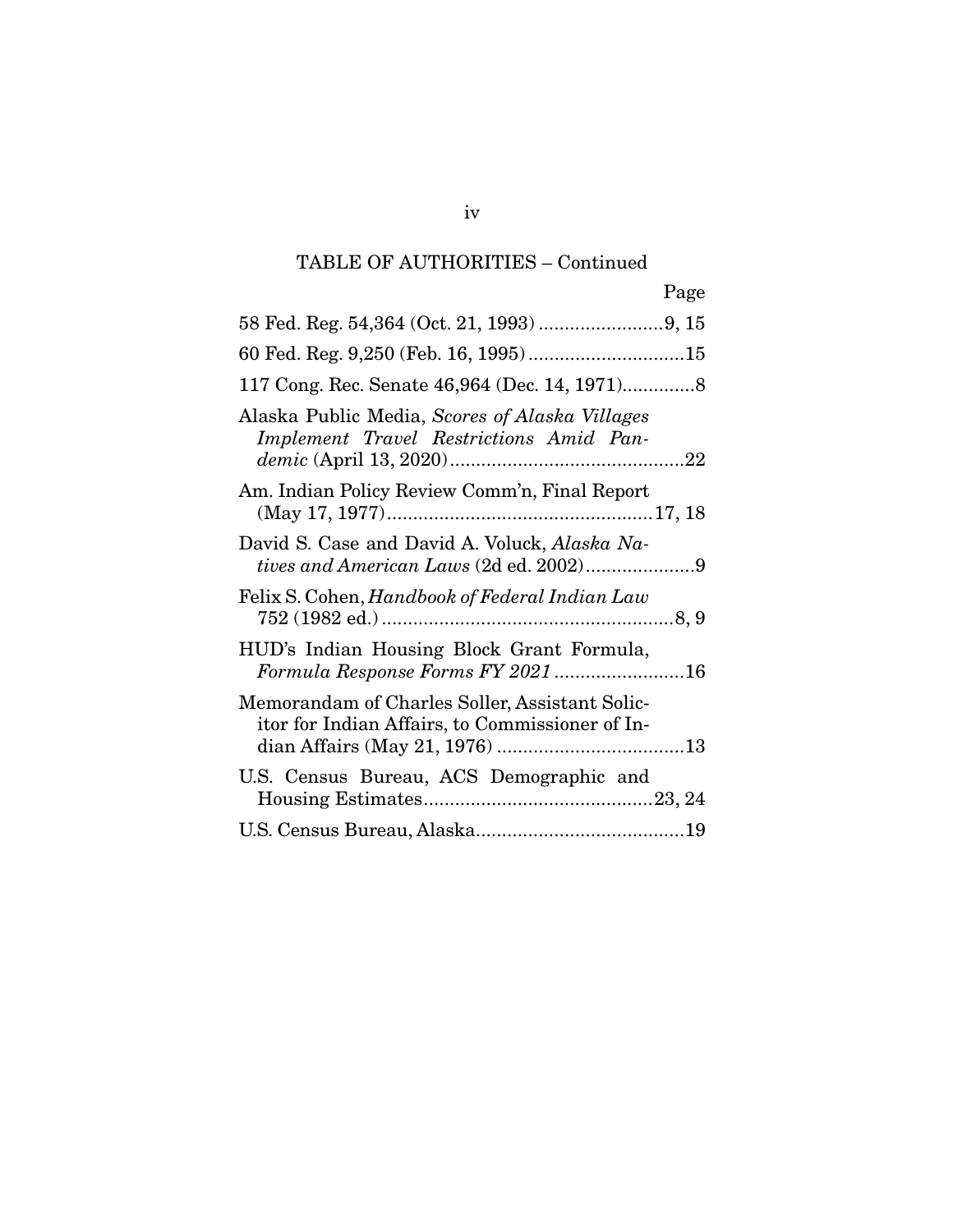### **INTEREST OF AMICUS CURIAE STATE OF ALASKA**1

The State of Alaska has a strong interest in ensuring that all of its Alaska Native citizens receive the critical coronavirus relief funds that Congress intended for them. Congress set aside \$8 billion of CARES Act relief funds for "Indian Tribes" to help "Indians because of their status as Indians." 42 U.S.C.  $\S 801(a), (g); 25 \text{ U.S.C.} \S 5304(e)$ . But the D.C. Circuit's. decision will harm large segments of Alaska's Native populations: specifically, those who either do not belong to any federally recognized tribe or who, primarily because of where they live, do not access services through a tribe, and instead rely on ANCs. Under the D.C. Circuit's decision, these Alaskans are excluded from the benefit of these COVID-19 relief funds, a stunning result that is especially egregious given that Natives appear to be disproportionately affected by COVID-19. Congress simply did not intend to exclude Alaska Natives who access services through ANCs from benefiting from CARES Act relief funds. To the contrary, Congress defined "Indian Tribe" to specifically include both federally recognized tribes and<br>ANCs in order to bring all Alaska Natives under the ANCs in order to bring all Alaska Natives under the umbrella of the CARES Act's critical assistance. The State of Alaska therefore has an immediate concern in  $\frac{1}{\sqrt{1-\frac{1}{\sqrt{1-\frac{1}{\sqrt{1-\frac{1}{\sqrt{1-\frac{1}{\sqrt{1-\frac{1}{\sqrt{1-\frac{1}{\sqrt{1-\frac{1}{\sqrt{1-\frac{1}{\sqrt{1-\frac{1}{\sqrt{1-\frac{1}{\sqrt{1-\frac{1}{\sqrt{1-\frac{1}{\sqrt{1-\frac{1}{\sqrt{1-\frac{1}{\sqrt{1-\frac{1}{\sqrt{1-\frac{1}{\sqrt{1-\frac{1}{\sqrt{1-\frac{1}{\sqrt{1-\frac{1}{\sqrt{1-\frac{1}{\sqrt{1-\frac{1}{\sqrt{1-\frac{1}{\sqrt{1-\frac{1}{\sqrt{1-\frac{1$ assuring the case  $\mathbf{C}$  and  $\mathbf{C}$  funds are provided to the provided to the provided to the provided to the provided to the provided to the provided to the provided to the provided to the provided to the provided to

 $1$  The filing of this brief satisfies the notice requirements of this Court's Rule 37. this Court's Rule 37.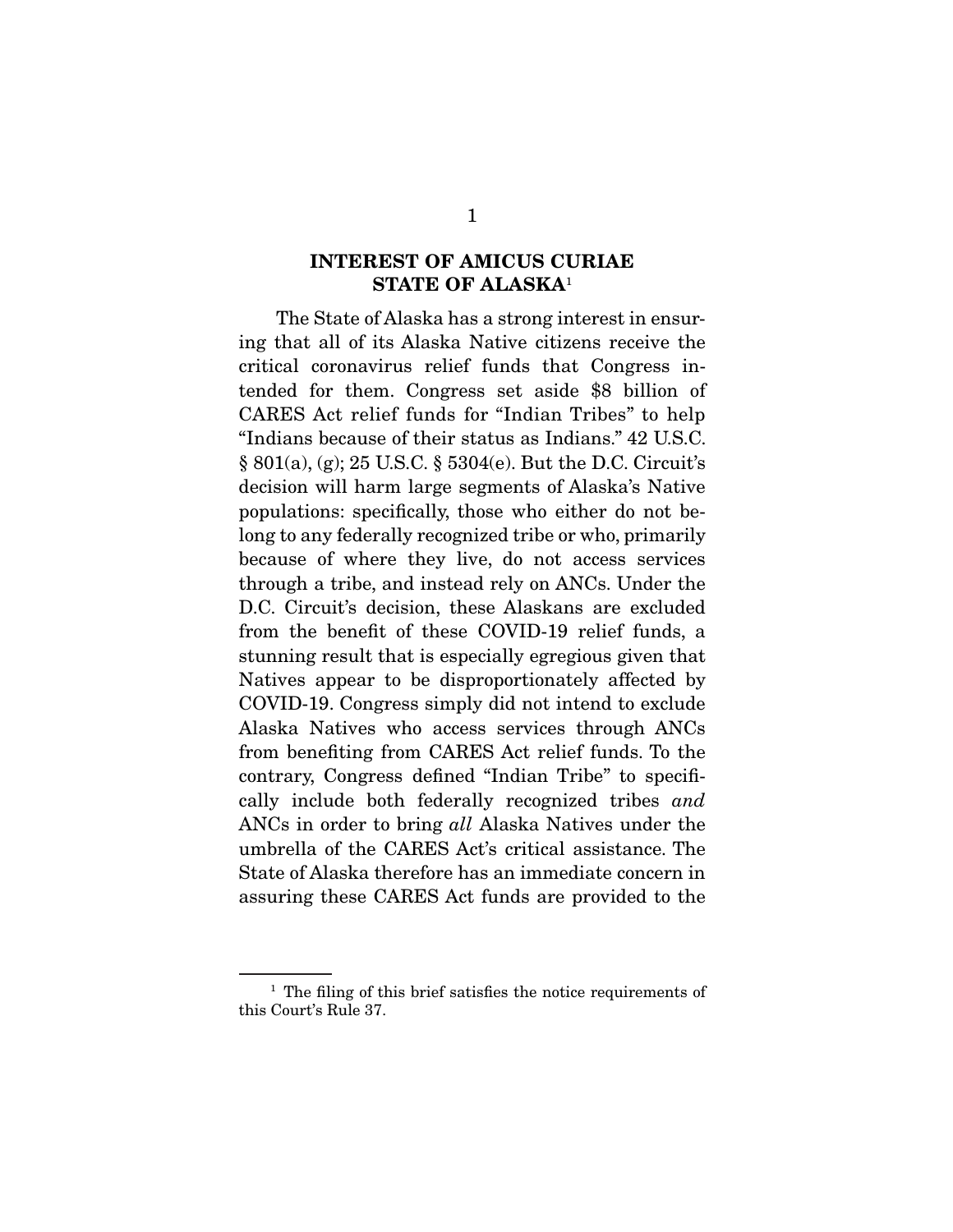State's sizable Native population through both the tribes and the ANCs that serve them. tribes and the ANCs that serve them.

In addition to this immediate concern, the State of Alaska has a concomitantly strong interest in ensuring that the federal government fulfills its obligations and longstanding commitments to Alaska Natives. Specifically, the State has a profound interest in assuring that ANCs and their delegees can continue to contract—as they have been doing for the past forty-five years with the federal government for critical social, health, and human services. The D.C. Circuit's opinion concluded that ANCs are not "Indian tribes" as defined under the Indian Self-Determination and Education Assistance Act (ISDA),  $25$  U.S.C.  $\S 5301$  *et seq.* This erroneous conclusion has implications beyond the CARES Act context, threatening the validity of contracts with the federal government to provide critical services to Alaska Natives as well as the fulfillment of the federal government's trust responsibilities to Alaska Natives. Alaska Natives.

#### **INTRODUCTION AND SUMMARY OF ARGUMENT**

 $\overbrace{\hspace{2.5cm}}$   $\overbrace{\hspace{2.5cm}}$ 

When Congress passed the CARES Act in 2020, it included ANCs as "Indian Tribes" that were eligible to receive Title V relief funding related to the ongoing coronavirus pandemic. Congress did not limit its definition of "Indian Tribe" to only "federally recognized tribes"—that is, tribes that are identified in an annual tribes"—that is, tribes that are identified in an annual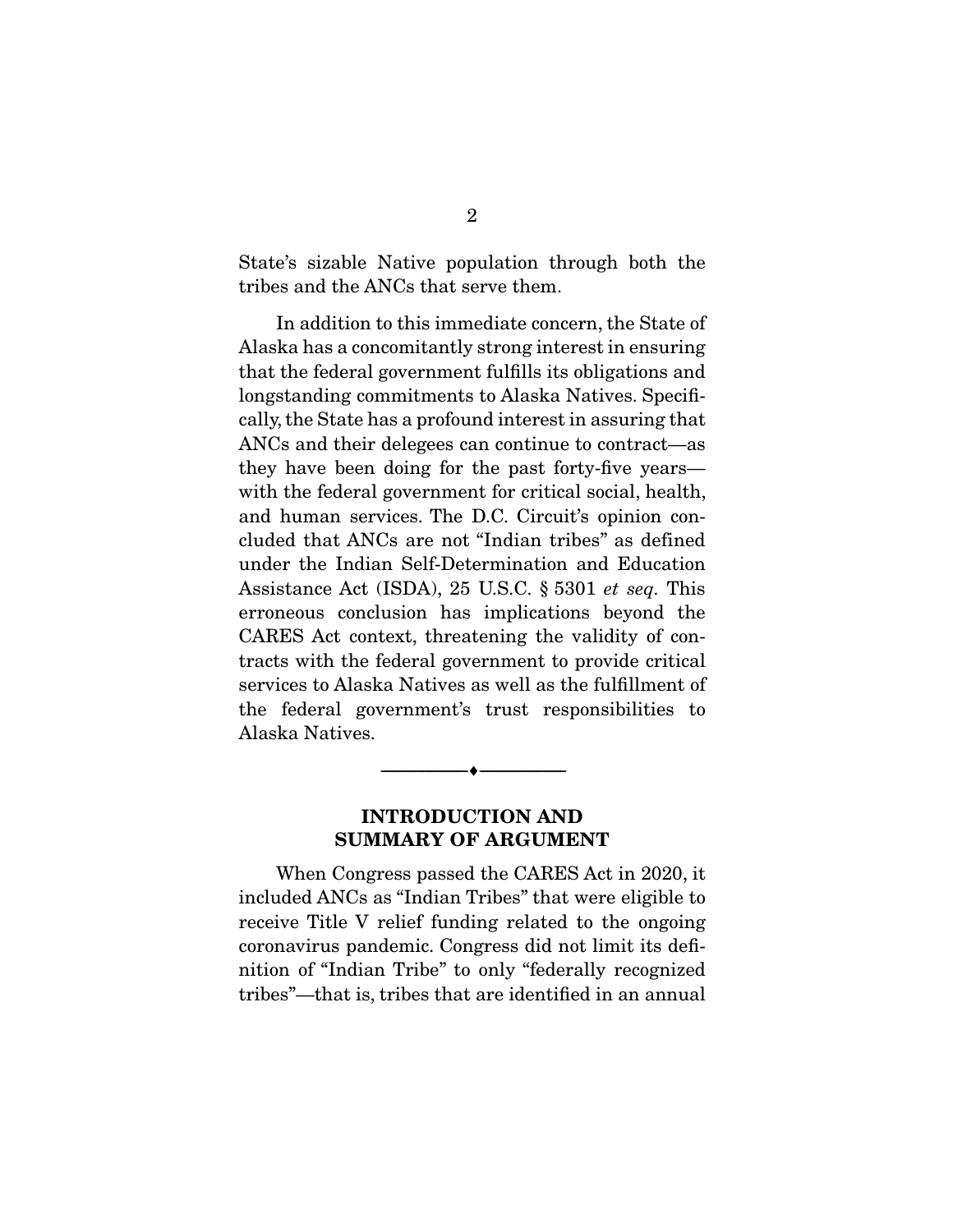list published by the Secretary of Interior pursuant to the List Act, 108 Stat. 4791 (1994). A bipartisan Congress instead chose the broader definition from the Indian Self-Determination and Education Assistance Act  $(ISDA)$ , which expressly includes ANCs. 42 U.S.C.  $\S 801(g)$ ; 25 U.S.C.  $\S 5304(e)$ . All three members of Alaska's congressional delegation confirm that Congress deliberately chose this definition from ISDA so  $g$  that ANCs would be included. See Amici Br. of  $M$ urbouchi Sullivan and Young Indee Hondorson of Murkowski, Sullivan, and Young. Judge Henderson of the D.C. Circuit also recognized in her concurrence that Congress "must have had reason to believe" that  $t_{\rm hot}$  congress "must have had reason to believe" that the definition it chose included ANCs. App-28.

The D.C. Circuit nevertheless subverted this express legislative intent by precluding ANCs from receiving CARES Act relief funding. When faced with two plausible grammatical interpretations of the term "Indian tribe," the D.C. Circuit chose the interpretation that is ahistorical, most textually strained, and clearly not what Congress intended. The D.C. Circuit decision departs from forty-five years of uniform federal practice and Ninth Circuit precedent affirming that ANCs qualify as "Indian tribes" for purposes of ISDA contracting. This decision is harmful not only in that it takes away CARES Act funding from ANCs—and thus from some of the hardest-hit Alaskans in this pandemic—but also in that it serves as precedent to undermine current and future federal contracts with ANCs for social and health services and programs outside the CARES Act context. side the CARES Act context.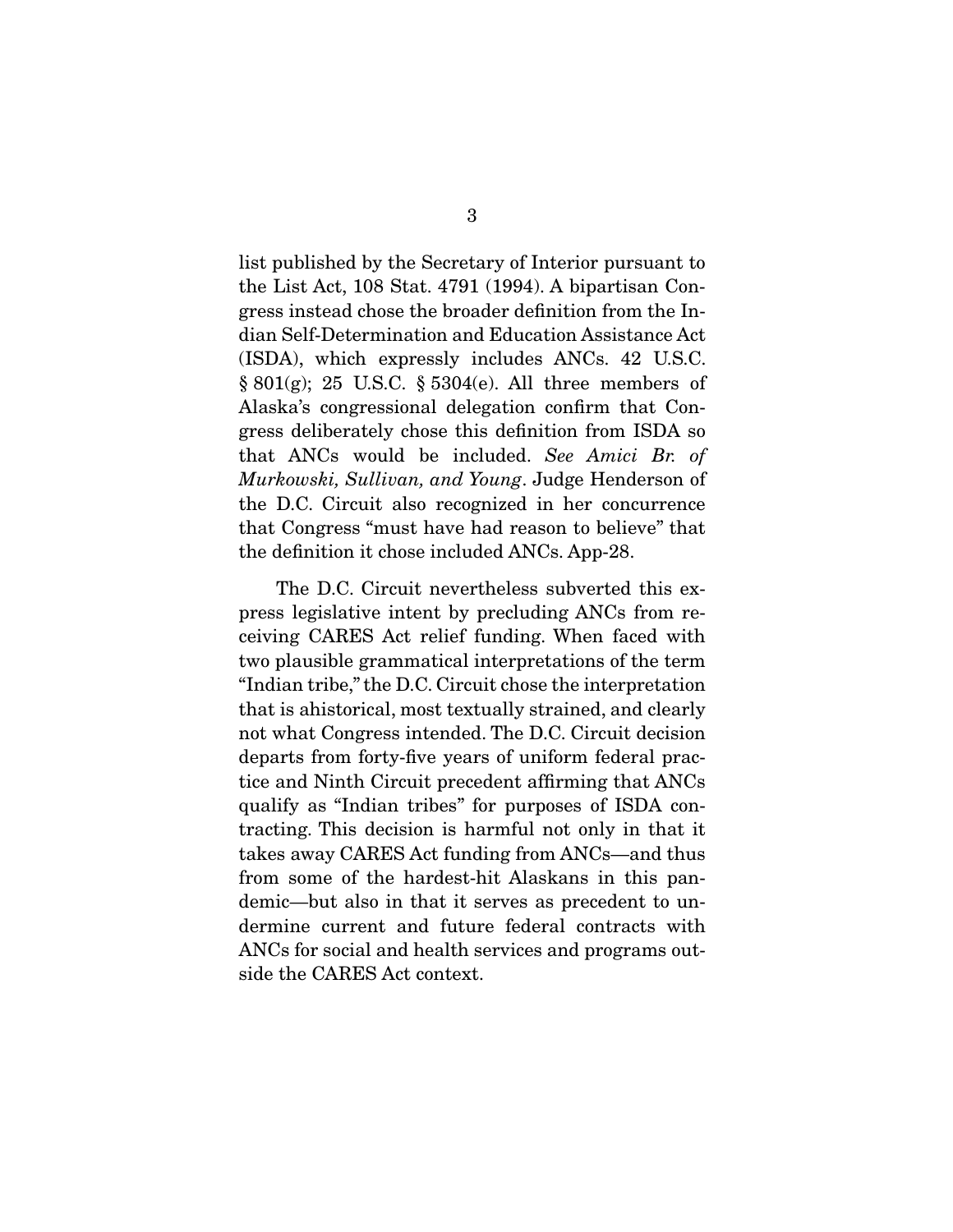$T_{\text{max}}$  of that docision in three respects mities of that decision in three respects.

Congress created ANCs, it *never* intended that ANCs bodies, but it *always* intended that ANCs would provide Alaska Natives with health and social services. terpretation of "Indian tribe" hinges on the assertion that "it was highly unsettled in 1975, when [ISDA] was enacted, whether Native villages or Native corpora-<br>tions would ultimately be recognized."<sup>2</sup> App 19 (cm) tions would ultimately be recognized."<sup>2</sup> App-19 (emphasis added). This assertion is inconsistent with the historical record. here the cordination of the cordination  $\mathcal{L}$ 

Second, for the past forty-five years, all three branches of the federal government have construed "Indian tribes" under ISDA to include ANCs, but the D.C. Circuit ignored this established landscape and the settled expectations that have grown up around it. For the past forty-five years, ANCs—by virtue of their inclusion as "Indian tribes" under ISDA-have been providing federally-funded health, education, housing, and social services and programs to Alaska Natives throughout the State. It is within this well-established and uninterrupted context that Congress, in crafting the CARES Act, chose to use ISDA's familiar definition  $\mathcal{L}$  the CARES Act, chose to use ISDA's familiar definition  $\mathcal{L}$ 

<sup>&</sup>lt;sup>2</sup> The term "Native village" came initially from the Alaska<br>Native Claims Settlement Act (ANCSA), which defined Native village as "any tribe, band, clan, group, village, community or association in Alaska" that was listed in the Act and met certain requirements. ANCSA  $\S 3(c)$  (43 U.S.C.  $\S 1602(c)$ ).  $\overline{a}$  ,  $\overline{a}$  and  $\overline{a}$  and  $\overline{a}$  and  $\overline{a}$  is  $\overline{a}$ .  $\overline{a}$  (c) (43 U.S.C.  $\overline{a}$  U.S.C.  $\overline{a}$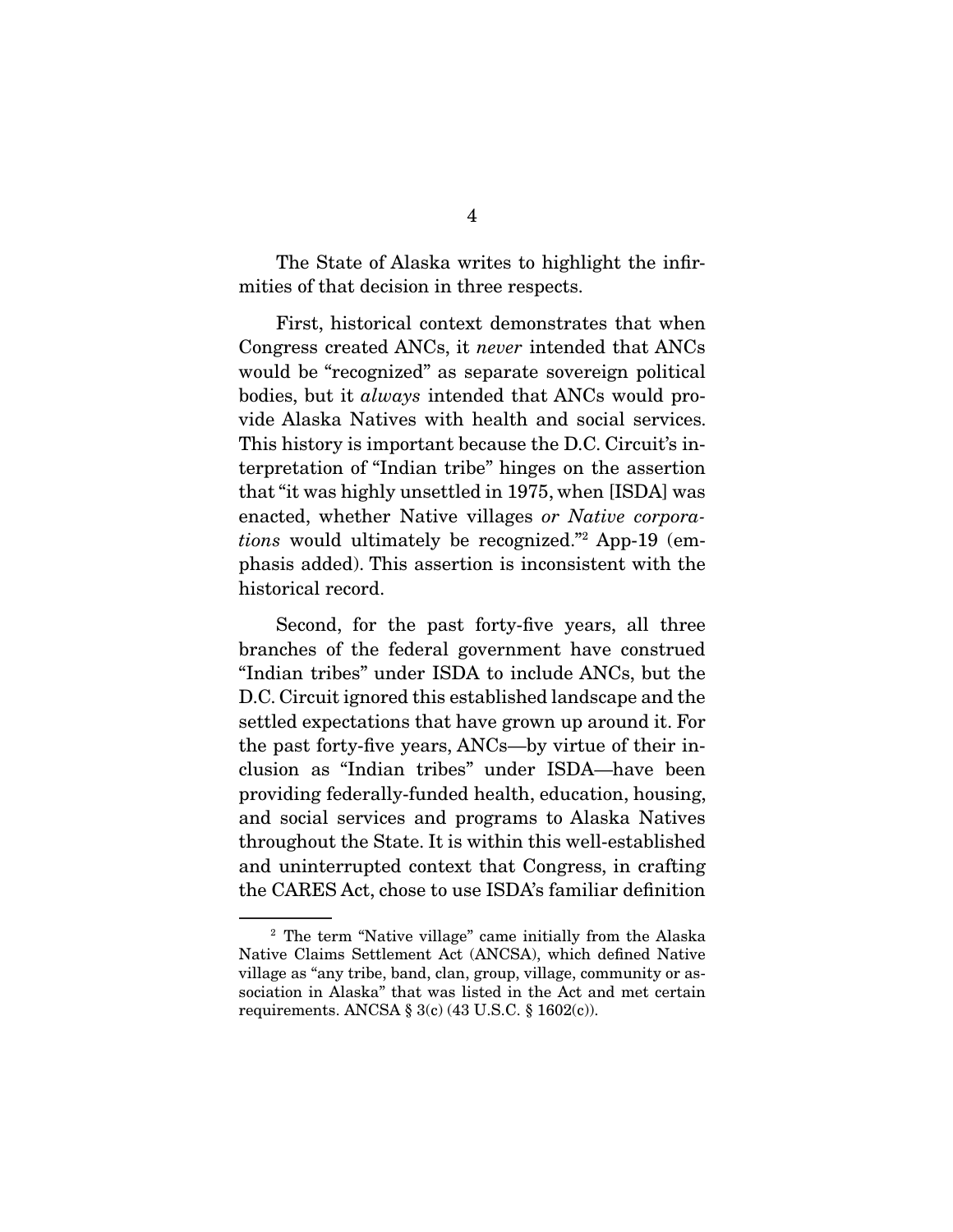of "Indian tribe" instead of a different statutory definithe less focused only on what it speculated Congress. was doing in 1975 when it passed ISDA. The correct focus is on what Congress was doing in 2020, when it  $f_{\text{p}}$  is on  $\mathbb{C}$   $\Lambda$   $\mathbb{R}$   $\mathbb{R}$   $\Lambda$  at passed the CARES Act.

Finally, the D.C. Circuit's "confiden[ce]" in the State of Alaska's or the United States Department of Health and Human Services' ability "to fill the void" in immediately assisting the Alaska Natives who are served by the ANCs rather than federally recognized tribes is misplaced. App-26. The State is not responsible for fulfilling the federal government's trust responsibilities. Nor is it financially or administratively capable of suddenly providing the programs and services ANCs and other "Indian tribes" have long provided. Congress and the Treasury Secretary set aside a portion of the \$8 billion earmarked for Indian tribes for this very purpose  $\angle 49$  IIS C  $\angle 8$  801(a)(9)(R) for this very purpose.  $\mathbf{S} = \mathbf{S} \times \mathbf{S}$ .

#### **ARGUMENT**

 $\overbrace{\hspace{2.5cm}}$   $\overbrace{\hspace{2.5cm}}$ 

### **I. Contrary to the D.C. Circuit's assertion otherwise, it was settled in 1971 that ANCs were not and never would be sovereign entities.**

The D.C. Circuit ignored critical historical facts<br>when it read ANCs out of the definition that expressly includes them. The CARES Act defines "Indian Tribe" as having the meaning given to the term in ISDA, 42 U.S.C.  $\S 801(g)(1)$ . ISDA defines "Indian tribe" as  $U(x) = \frac{1}{2}$ .  $U(x) = \frac{1}{2}$ . ISDA defines the second tribe  $U(x)$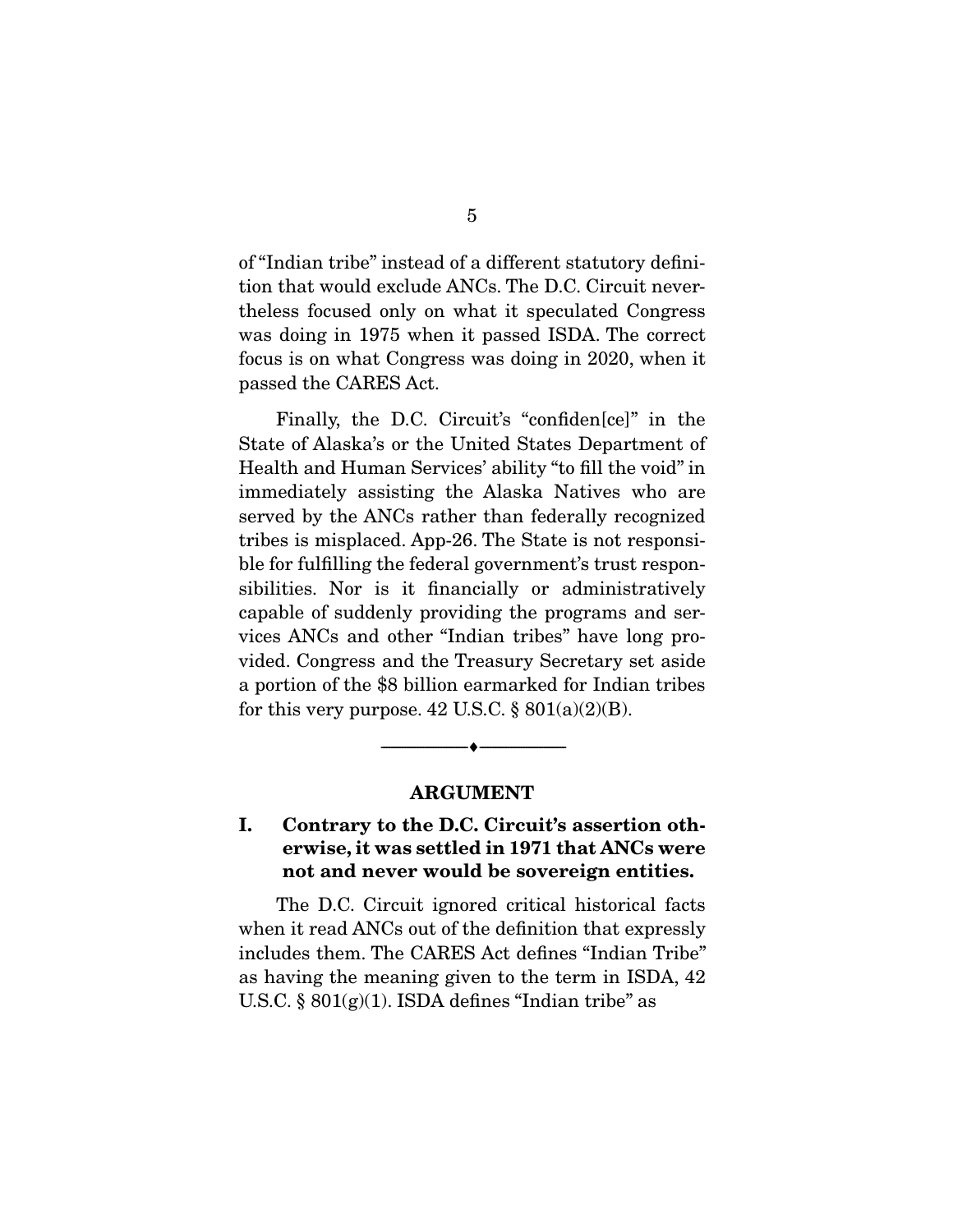any Indian tribe, band, nation, or other orga-<br>nized group or community, including any Alaska Native village or regional or village corporation as defined in or established pursuant to the Alaska Native Claims Settlement Act (85 Stat. 688), which is recognized as eligible for the special programs and services provided by the United States to Indians because of their status as Indians [.] cause of their status as Indians<sub>[.]</sub>

25 U.S.C.  $\S$  5304(e). The D.C. Circuit construed this definition's final clause (which it referred to as the "recognition clause" as describing a separate sovereign that enjoys a government-to-government relationship, and is therefore "recognized" as a federally recognized tribe. App-13–18. (The State does not agree with this reading, but assumes it is correct for the sake of this section's argument.) The panel found that it made grammatical sense for this clause to modify the entire preceding list of all Indian entities, including ANCs. App-13. And the panel avoided reading Congress's explicit inclusion of ANCs as surplusage by positing that "in 1975, it was substantially uncertain whether the federal government would recognize Native villages, Native corporations, both kinds of entities, or neither." App-22–23. The panel then reasoned that ANCs were only included on the list in case they ever were recognized as tribes—which they never  $\frac{m}{2}$ were. App-24.

The problem with the panel's reasoning is that it is factually incorrect. It certainly was unsettled for  $\frac{1}{2}$  factors  $\frac{1}{2}$  incorrect. It can be under the form of  $\frac{1}{2}$  and  $\frac{1}{2}$  and  $\frac{1}{2}$  and  $\frac{1}{2}$  and  $\frac{1}{2}$  and  $\frac{1}{2}$  and  $\frac{1}{2}$  and  $\frac{1}{2}$  and  $\frac{1}{2}$  and  $\frac{1}{2}$  and  $\frac{1}{2}$  and decades after passing the Alaska Native Claims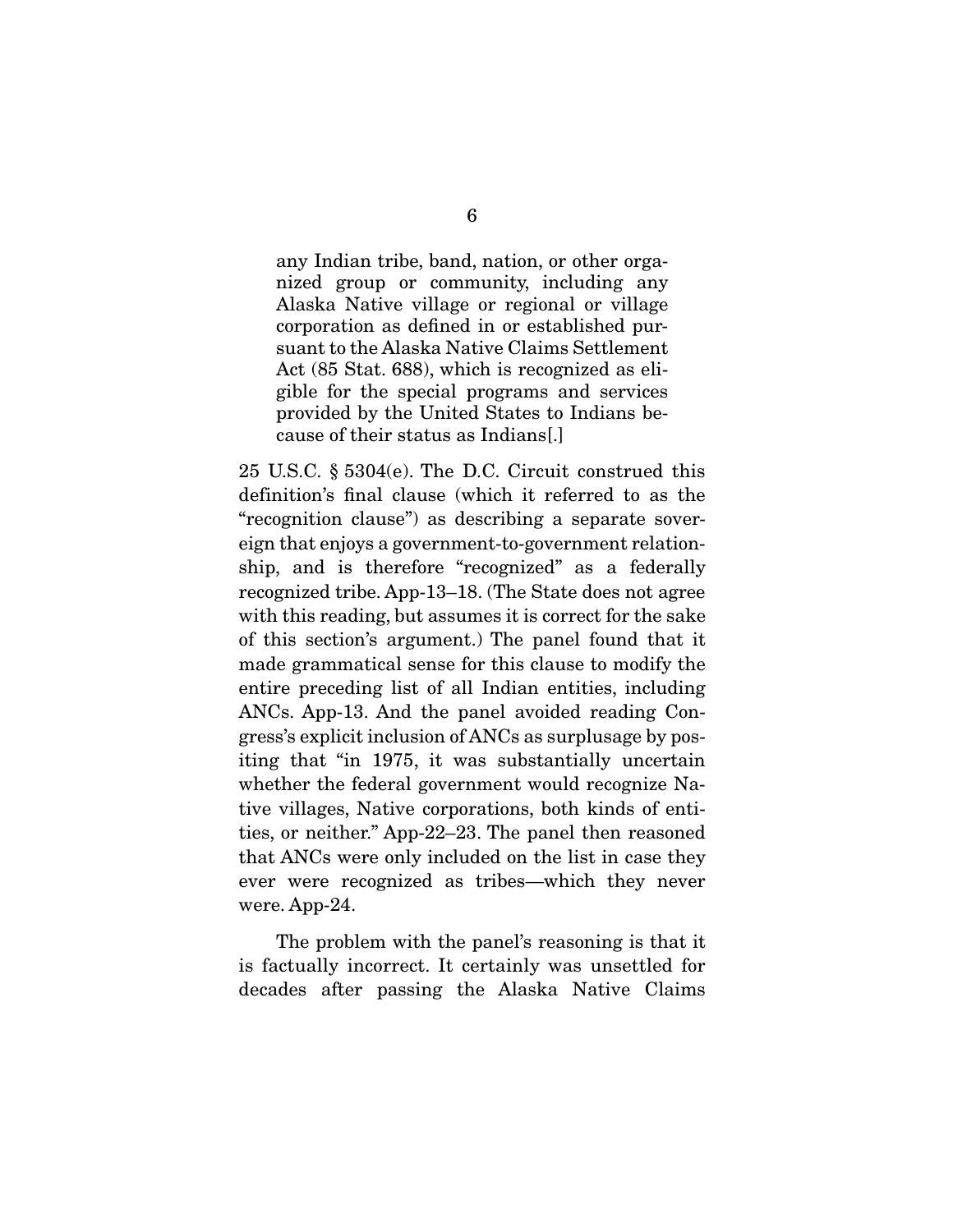Settlement Act (ANCSA), 43 U.S.C. § 1601 et seq., whether Alaska *Native villages* (traditional tribes)<br>would be recognized as separate sovereigns despite not having any territory. But it was unequivocally settled in 1971 when Congress enacted ANCSA that Alaska Native *corporations* (ANCs) were not and never would be recognized as separate sovereigns. Therefore, if the eligibility clause means what the D.C. Circuit believes it does, it is *impossible* that ANCs could ever satisfy it,<br>making the inclusion of ANCs in the definition of In making the inclusion of ANCs in the definition of Indian tribe mere surplusage. That impossibility was evident in 1971 when Congress created ANCs. That impossibility existed in 1975 when Congress passed ISDA. And that impossibility continued through 2020 when Congress passed the CARES Act. The D.C. Circuit's interpretation means that Congress expressly listed ANCs in the definition of "Indian tribe" for no reason at all. reason at all.

ANCs are not and never could be separate sover-<br>eigns because they are created by federal statute and organized under state law. 43 U.S.C.  $\S$  1602 $(g)$ , (j). Because an ANC's authority and existence springs from federal and state statutory grants of power, it could never be a tribe (in the sense of a separate polity)—the sover eignty of which is inherent and predates the United States. See United States v. Wheeler, 435 U.S. 313, 322–23 (1978) (discussing tribes' powers of soverof the Europeans"); Cape Fox Corp. v. United States,<br>456 E.Supp. 784, 797, 98 (D. Aleska, 1978), rav'd on 456 F. Supp. 784, 797–98 (D. Alaska 1978), rev'd on other grounds, 646 F.2d 399 (9th Cir. 1981) (concluding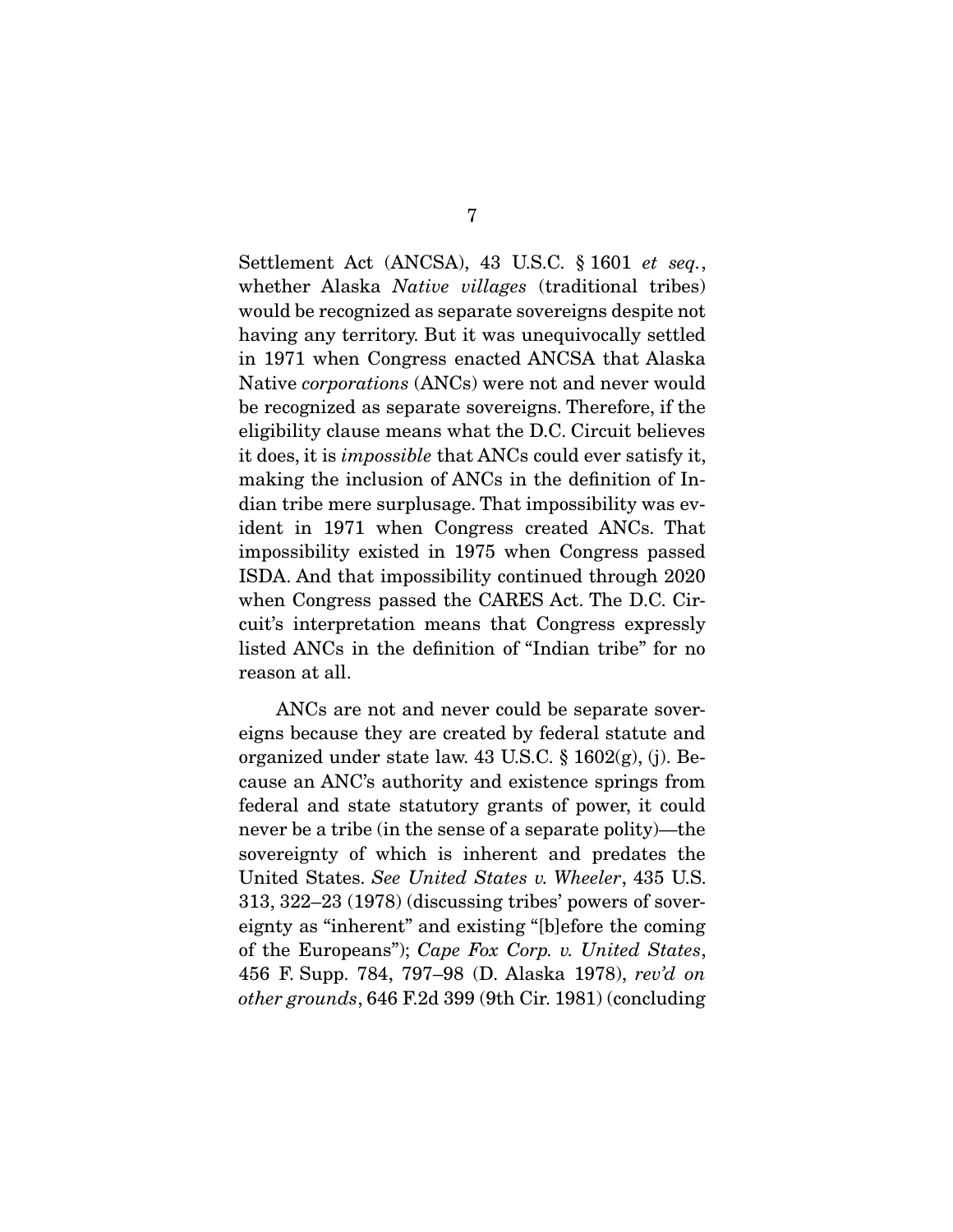jurisdiction existed, but not under 28 U.S.C. § 1362, be-<br>cause that provision grants jurisdiction to tribes and bands "possessing the power of a sovereign to regulate their internal and social relations" and "Native corporations are not tribes or bands"). This distinction was explicitly recognized by Alaska's Senator Ted Stevens during the Senate ANCSA proceedings in which he commented that ANCs "are not governmental entities" in the sense of separate political sovereigns, but rather they are entities that "are incorporated under the laws" of Alaska"  $117$  Cong Ree Senate 46.964 (Dec 14)  $(1071)$  $\overline{\phantom{a}}$ 

The leading treatises on Indian law similarly disprove the D.C. Circuit's assertion that it was unclear in 1975 whether "the historic villages" or "the newer" corporations" would be "the ultimate repository of Native sovereignty." App-24. ANCSA threw into question only "the future role of preexisting [tribal] entities." Felix S. Cohen, Handbook of Federal Indian Law 752 (1982 ed.). The 1982 edition of Cohen's  $Handbook$ , the first edition that was published after ANCSA's passage, explained that if tribes  $(i.e.,$  Native villages) were recognized as sovereign governments, the scope of tribal jurisdiction would depend "upon the scope of activities that fit within the rubric of self-government" and the extent to which Indian country existed in and the extent to which Indian country extent in<br>Alaska. Id. at 755, 763–67. Cohen's discussed how<br>tribal sovereigns "control membership sanction inditribal sovereigns "control membership, sanction indiaffairs or property that are uniquely tribal."  $Id$ . at 755.<br>Cohon's distinguished the functions of soveroim. Cohen's distinguished the functions of sovereign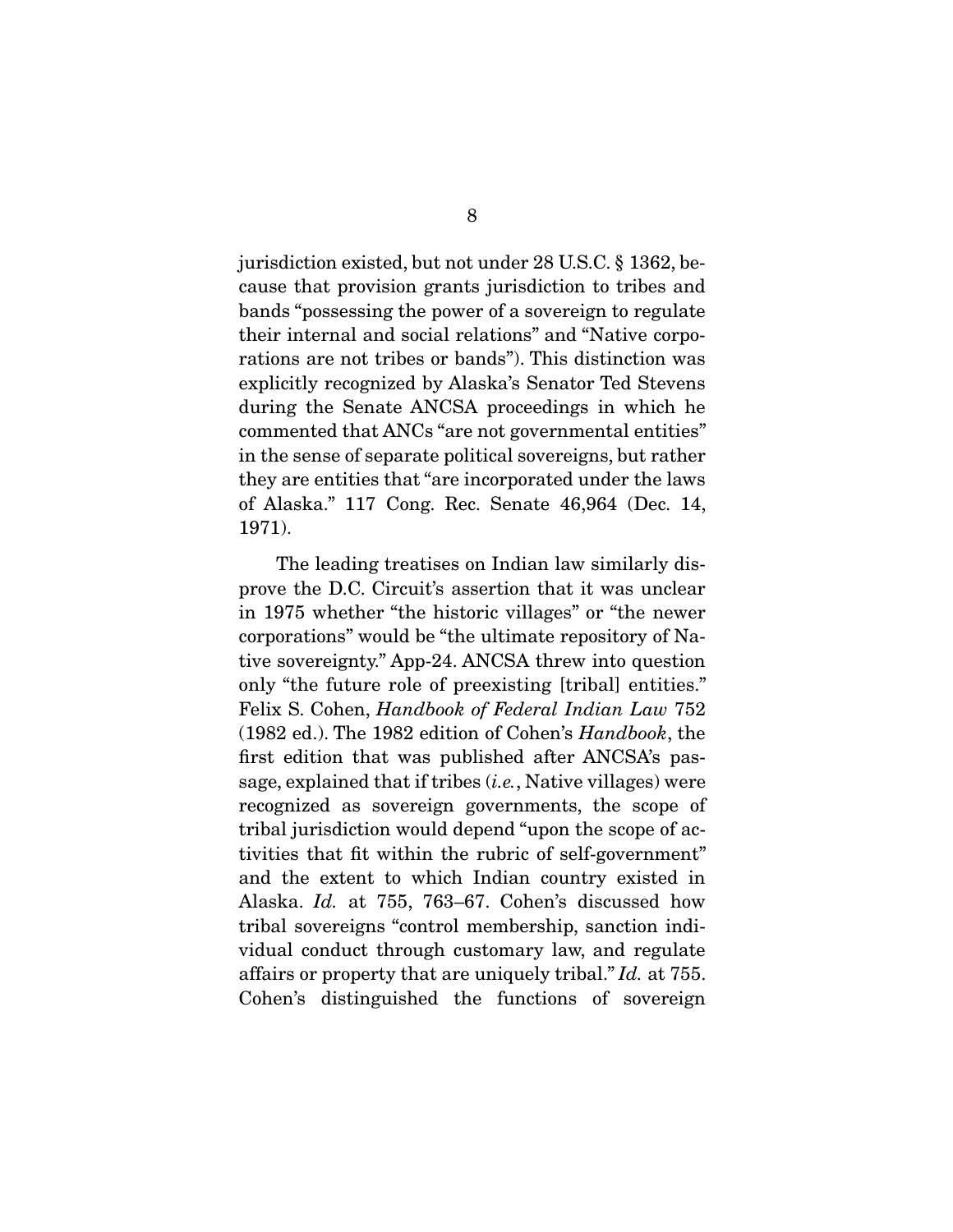hold land, and administer benefits.  $Id$ . at 753, 755. The leading treatise on Alaska Indian law likewise distinguishes ANCs, creations of federal and state law, from "preexisting tribal governments," which having been "left without any land, struggled for recognition and definition of their political existence and jurisdiction" in the 1980s and 1990s. David S. Case and David A. Voluck, Alaska Natives and American Laws 166 (2d<br>
od. 2002): see also State of Alaska v. Native Village of ed. 2002); see also State of Alaska v. Native Village of Venetie, 856 F.2d 1384, 1387 (9th Cir. 1988) (analyzing tribe, in the sovereign polity sense); 58 Fed. Reg. 54,364, 54,364–65 (Oct. 21, 1993) (noting that until 1993, the sovereign status of Alaska tribes (i.e., villages) was disputed). The lingering question after ANCSA's passage was therefore only whether Alaska's landless tribes (i.e., villages) would be acknowledged as governmental sovereigns—not whether ANCs<br>might be folorally recognized in the same way  $\sigma$  for the same way.

 By creating ANCs, Congress "gave Alaska Natives without forcing them into a failed reservation system." without forcing them into a failed reservation system." John v. Baker, 982 P.2d 738, 753 (Alaska 1999). But Congress made sure that Alaska Natives "remain[ed]<br>eligible for all Federal Indian programs on the same basis as other Native Americans."  $43$  U.S.C.  $\S$  1626(a), (d). Notably,  $all$  Alaska Natives have historically been cligible for the special services and programs previded. eligible for the special services and programs provided<br>by the federal government, whereas in the lower 48,  $\mathbf{F}_{\text{base}}$  government, whereas in the lower  $\mathbf{F}_{\text{base}}$ these services were distributed to  $\mathbf{y} \cdot \mathbf{p}$  and the Natives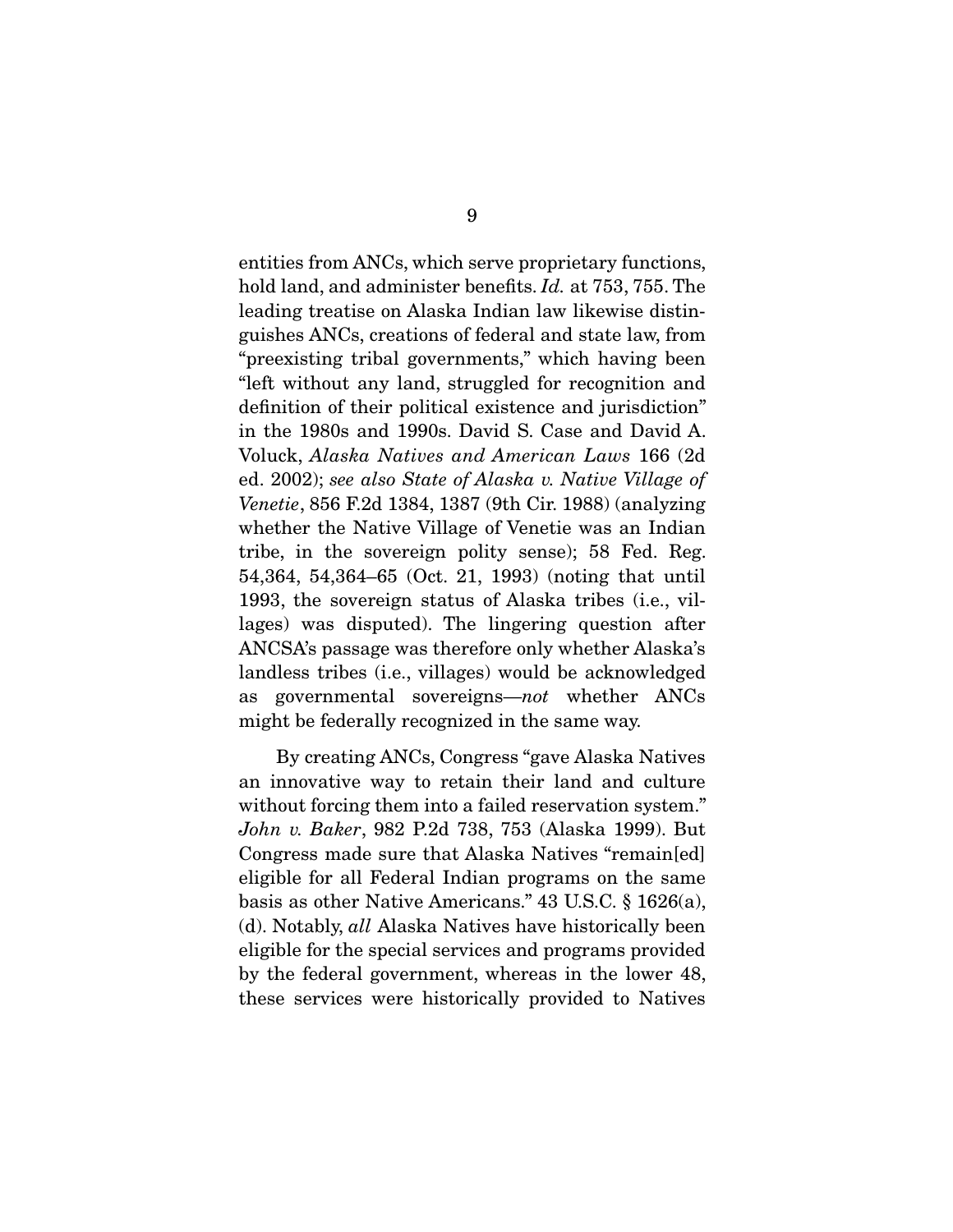living on or near a reservation. See Morton v. Ruiz, 415<br>U.S. 199, 210, 212 (1974) (discussing scope of recipients served under the Synder Act, 42 Stat. 208 (1921), the authorizing legislation for most BIA activities until the 1970s). And when Congress enacted ISDA, shifting from directly delivering Federal Indian programs to empowering "Indian tribes" to deliver those programs themselves, it included ANCs as "Indian tribes" for purposes of delivering services to Alaska Natives. 25 U.S.C.  $\S 5304(e)$ .  $\mathbf{y}$  ,  $\mathbf{y}$  ,  $\mathbf{y}$ 

Because Congress knew full well in 1975 that ANCs could never satisfy the "recognition clause" as the D.C. Circuit construed it, it would have made no sense for Congress to have added ANCs to the list of "Indian tribes" if Congress meant that ANCs were Indian tribes only if ANCs were someday recognized as separate sovereigns. Congress did not act so absurdly. Instead, it listed ANCs because it meant to include them. And with good reason: ANCs are critical vehicles for delivering the much needed services and programs to Alaska Natives to which they are entitled by virtue of their status as Natives. And ANCs have provided these services for the past forty-five years.  $t_{\text{max}}$  services for the past forty-five  $\sum_{i=1}^{n}$ 

**II. Since 1975, all three branches of the federal government have considered ANCs "Indian tribes" under ISDA, and ANCs have acted as such.** 

 $\mathcal{L}$  deliberately incorporated the definition of "Indian"  $\cdots$  deliberately incorporated the definition of "Indian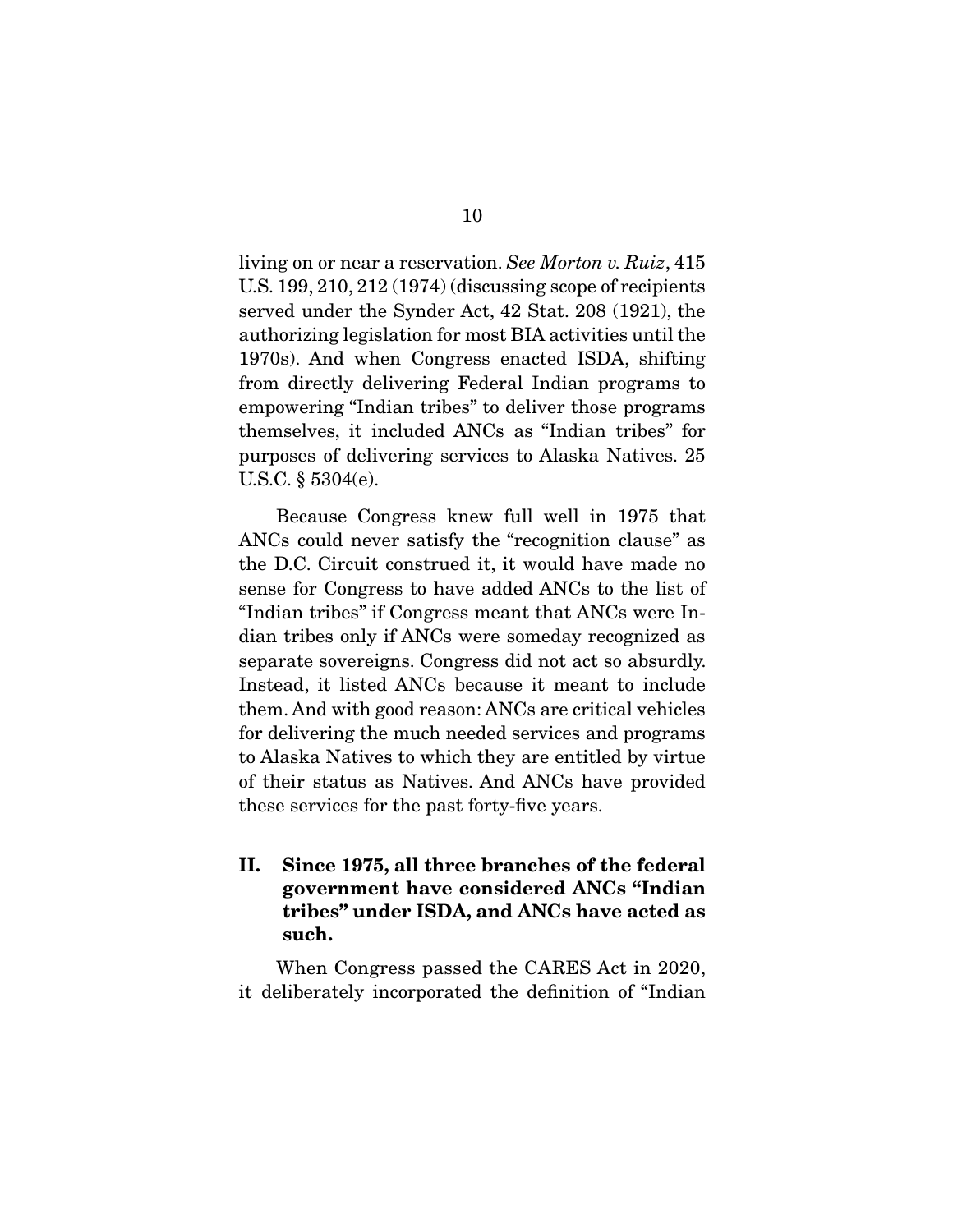$\frac{1}{2}$  five years been understood to include  $\Delta N C_5$ five years, been understood to include ANCs.

ANCs are not like other for-profit corporations. As<br>this Court has repeatedly acknowledged, "Alaska is different from the rest of the country" and is often "the exception, not the rule." Sturgeon v. Frost, 139 S. Ct.<br>1066 1079 (2019) (internal quotation marks emitted) 1066, 1072 (2019) (internal quotation marks omitted). in that they were created to respond to "the real economic and social needs of Natives."  $43$  U.S.C.  $\S$  1601(b). To make sure ANCs would continue to benefit generations of Alaska Natives, ANCSA restricted ANC original shareholders to Alaska Natives, placed limitations on transfers of shares to non-Natives, and prohibited non-Natives from become voting shareholders. 43 U.S.C.  $\S$  1606(h). ANCs engage in a unique profit-sharing arrangement so that Alaska Natives broadly benefit from the ceded aboriginal land claims: seventy percent of profits from timber and mineral resources from each regional ANC are shared among all regional ANCs, and thus their shareholders.  $43$  U.S.C.  $\S$  1606(i). Regional ANCs, although incorporated under state law, are different from typical corporations in that they "provide benefits  $\dots$  to promote the health, education, [and] welfare" of their Native shareholders and shareholders' families. 43 U.S.C.  $\S$  1606 $(r)$ . And Congress directed village ANCs to manage land and other rights and assets for and on behalf of Native villages.  $43$ U.S.C.  $\S$  1602(j). Although corporate in structure, ANCs share a common mission of promoting the eco- $\frac{1}{\sqrt{2}}$  shows show a common mission of Alaska now, social, and cultural well-being of  $\mathcal{L}$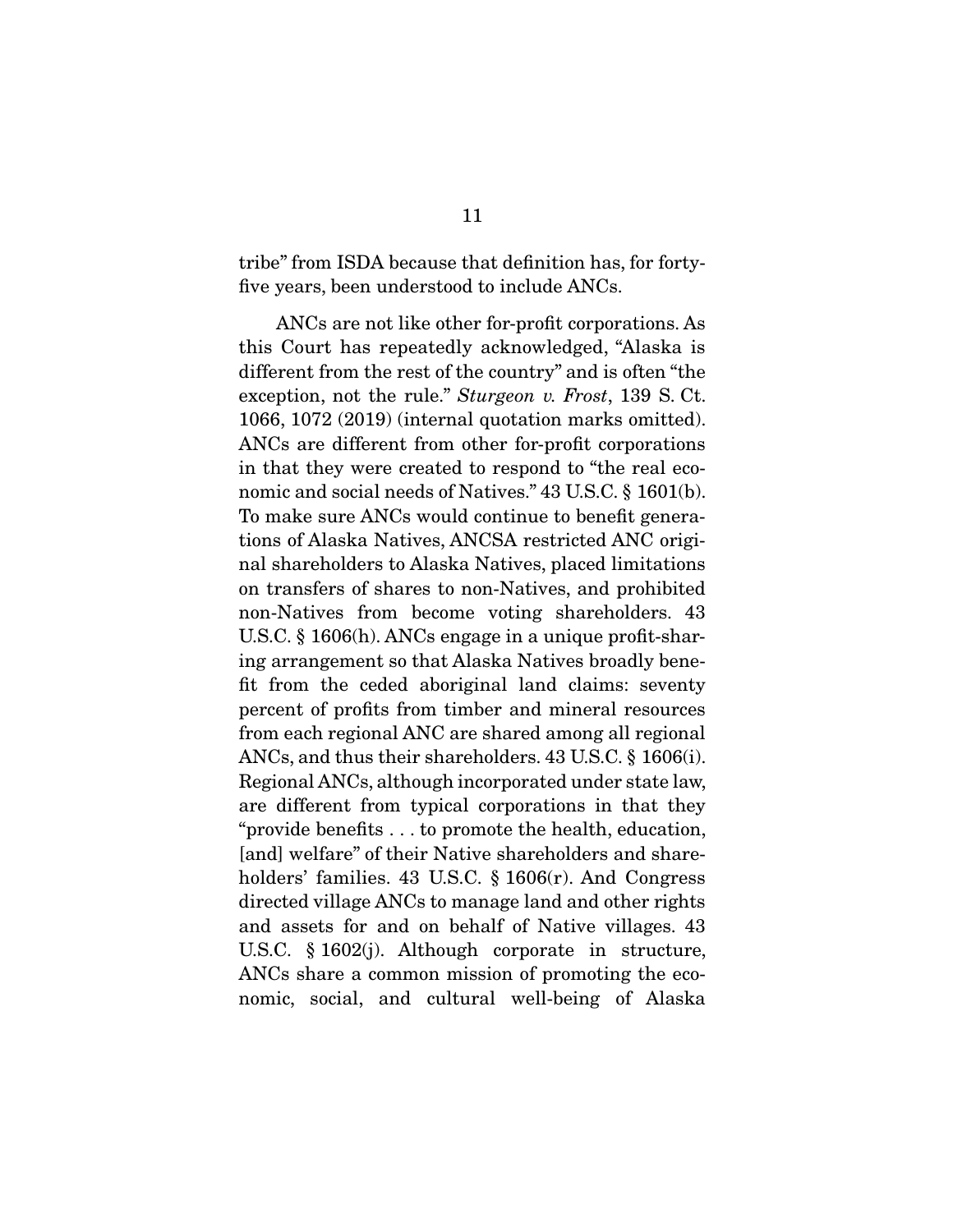Natives. See, e.g., Declarations from Village and Regional ANCs in Case No. 20-cv-1002 (D.D.C.), ECF No. 45 (Att. #1 Decl. Schutt  $\P2$ ; Att. #2 Decl. Mallot  $\P3$ ; Att.  $#3$  Decl. Glenn  $\P 3$ ; Att.  $#4$  Decl. Hegna  $\P 3$ ; Att.  $#5$  Decl. Buretta  $\P 9$ ; Att. #6 Decl. Minich  $\P 6$ ; Att. #7 Decl. Westlake  $\P 4$ ; Att. #8 Decl. Andrew  $\P 5$ ; Att. #9 Decl. Harris  $\P$ 4; Att. #10 Decl. Blair  $\P$ 4; Att. #11 Decl. Gould  $\frac{1}{4}$ <br> $\frac{1}{4}$ <br> $\frac{1}{4}$ <br> $\frac{1}{4}$ <br> $\frac{1}{4}$ <br> $\frac{1}{4}$ <br> $\frac{1}{4}$ <br> $\frac{1}{4}$ <br> $\frac{1}{4}$ <br> $\frac{1}{4}$ <br> $\frac{1}{4}$ <br> $\frac{1}{4}$ <br> $\frac{1}{4}$ <br> $\frac{1}{4}$ <br> $\frac{1}{4}$ <br> $\frac{1}{4}$ <br> $\frac{1}{4}$ <br> $\frac{1}{4}$ <br> $\frac{1}{4}$ <br> $\frac{1}{4}$ <br> $\frac{1}{4}$ <br> $\frac{1}{4}$ <br> $\mathbb{R}^2$ ; Att.  $\mathbb{R}^2$  decl. Here  $\mathbb{R}^2$  decl. At the  $\mathbb{R}^2$ .

And that is precisely what ANCs do. They provide—both directly and indirectly—critical socioeconomic, health, education, and cultural services to Alaska Natives. For example, ANCs provide direct monetary assistance to Alaska Native shareholders by way of dividends, grants, and scholarships. See, e.g.<br>Doel Schutt  $\P7$ : Doel Mollott  $\P\P9$  3: Doel Clonn  $\P$ Decl. Schutt  $\P$ 7; Decl. Mallott  $\P$  $\P$ 2, 3; Decl. Glenn  $\P$  $\P$ 5, 6, 8, 11; Decl. Hegna  $\P$  $\P$ 3–5; Decl. Buretta  $\P$  $\P$  $4$ , 7; Decl. Westlake  $\P$ [6–8, 12. ANCs provide much needed infra- $\frac{1}{n}$  and  $\frac{1}{n}$  is the contract of provide much needed in the structure in rural Alaska. See, e.g., Glenn Decl.  $\P$ 7.<br>Some ANCs run the enly food and ges markets in their Some ANCs run the only food and gas markets in their nity's needs are being met. See, e.g., Decl. Herndon ¶3.<br>Most relevant here ANCs by virtue of their status as Most relevant here, ANCs, by virtue of their status as government (or delegate to their affiliated nonprofit corporations to so contract) to provide the services and programs to which Alaska Natives are entitled because of their Native status. See, e.g., Decl. Schutt ¶¶9–11;<br>Decl. Mallott ¶7: Decl. Hegna ¶4: Decl. Buretta ¶¶9–11;  $\begin{bmatrix} 1 & 0 & 0 \\ 0 & 0 & 0 \end{bmatrix}$  Minich  $\begin{bmatrix} 0 & 0 \\ 0 & 1 \end{bmatrix}$   $\begin{bmatrix} 0 & 0 \\ 0 & 0 \end{bmatrix}$  Westle  $\begin{bmatrix} 0 & 0 \\ 0 & 1 \end{bmatrix}$  $\mathbb{R}$  and  $\mathbb{R}$  and  $\mathbb{R}$   $\mathbb{R}$  and  $\mathbb{R}$  are  $\mathbb{R}$ .

For the past forty-five years, the federal agencies tasked with carrying out ISDA have consistently and  $t_{\text{max}}$  with  $t_{\text{max}}$  on ISDA have consistently and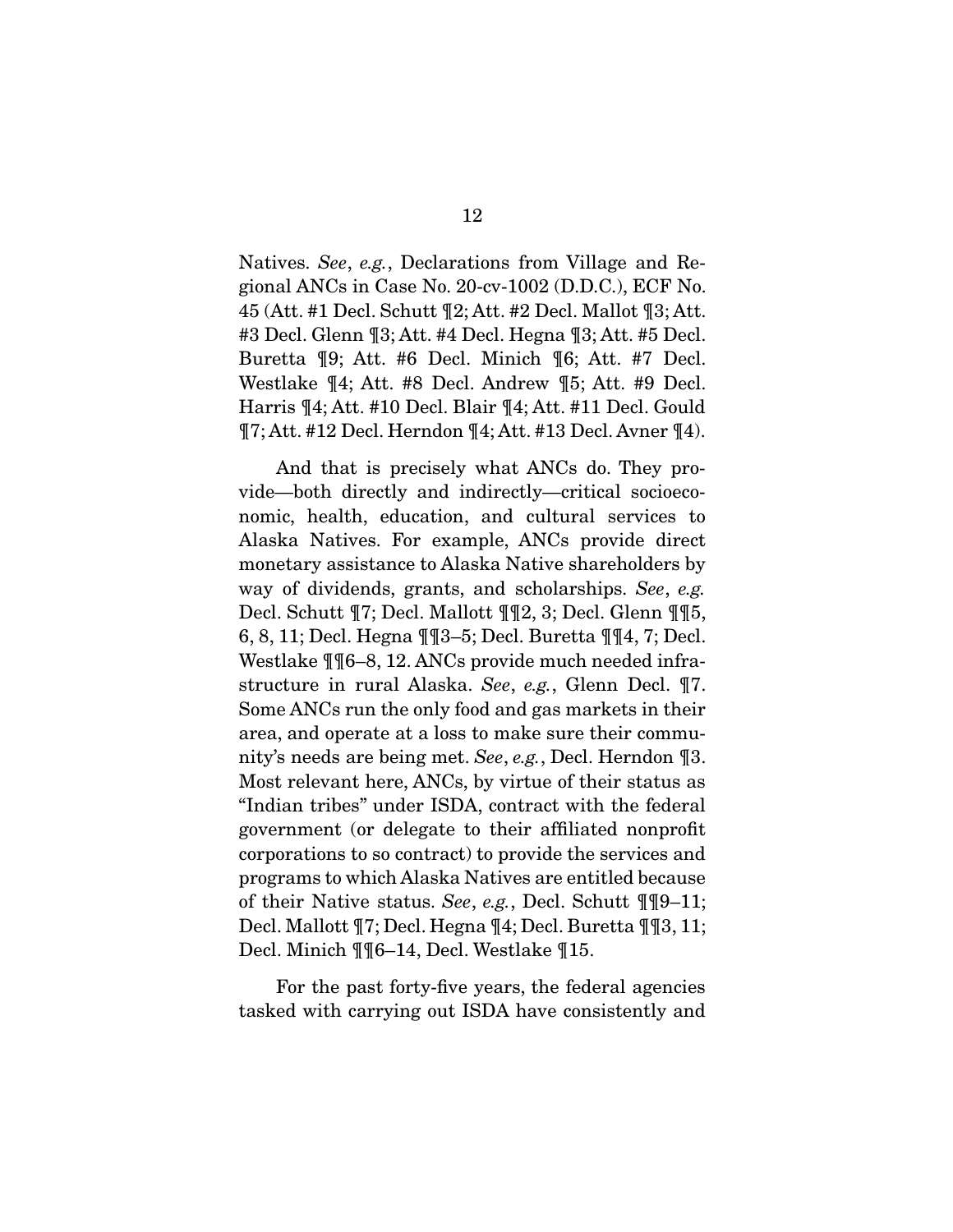rightfully interpreted ANCs as non-sovereign entities ble for the special services and programs available to Indians because of their status as Indians. The D.C. Circuit erred in giving no deference to the agencies' consistent forty-five year interpretation of "Indian tribe." See Barnhart v. Walton, 535 U.S. 212, 220 (2002)<br>"Indian Court will normally accord particular defer ("[T]his Court will normally accord particular defer- $\text{error}$  to an agency interpretation  $\sum_{i=1}^{n}$ ration.").

In 1976, the Department of the Interior, which ad-<br>ministers ISDA, clarified that ANCs are "Indian tribes." Memorandum of Charles Soller, Assistant Solicitor for Indian Affairs, to Commissioner of Indian Affairs (May 21, 1976). The Department explained that the final clause did not modify ANCs because they were not recognized as eligible for BIA programs and services, and if that clause "operates to disqualify them from the benefits of [ISDA], their very mention is  $\dots$ superfluous."  $Id$ . The following year, the Indian Health rior's interpretation. Cook Inlet Native Ass'n v. Bowen, 810 F.2d 1471, 1474 (9th Cir. 1987). In 1981, the Indian contracts among federally recognized tribes, traditional village councils, village ANCs, and regional ANCs. 46 Fed. Reg. 27,178, 27,179 (May 18, 1981). In doing so, the agency again affirmed that ANCs are indeed "Indian tribes" under the ISDA definition. Id.

The Bureau of Indian Affairs (BIA), tasked with carrying out the United States' trust responsibility to carrying out the United States' trust responsibility to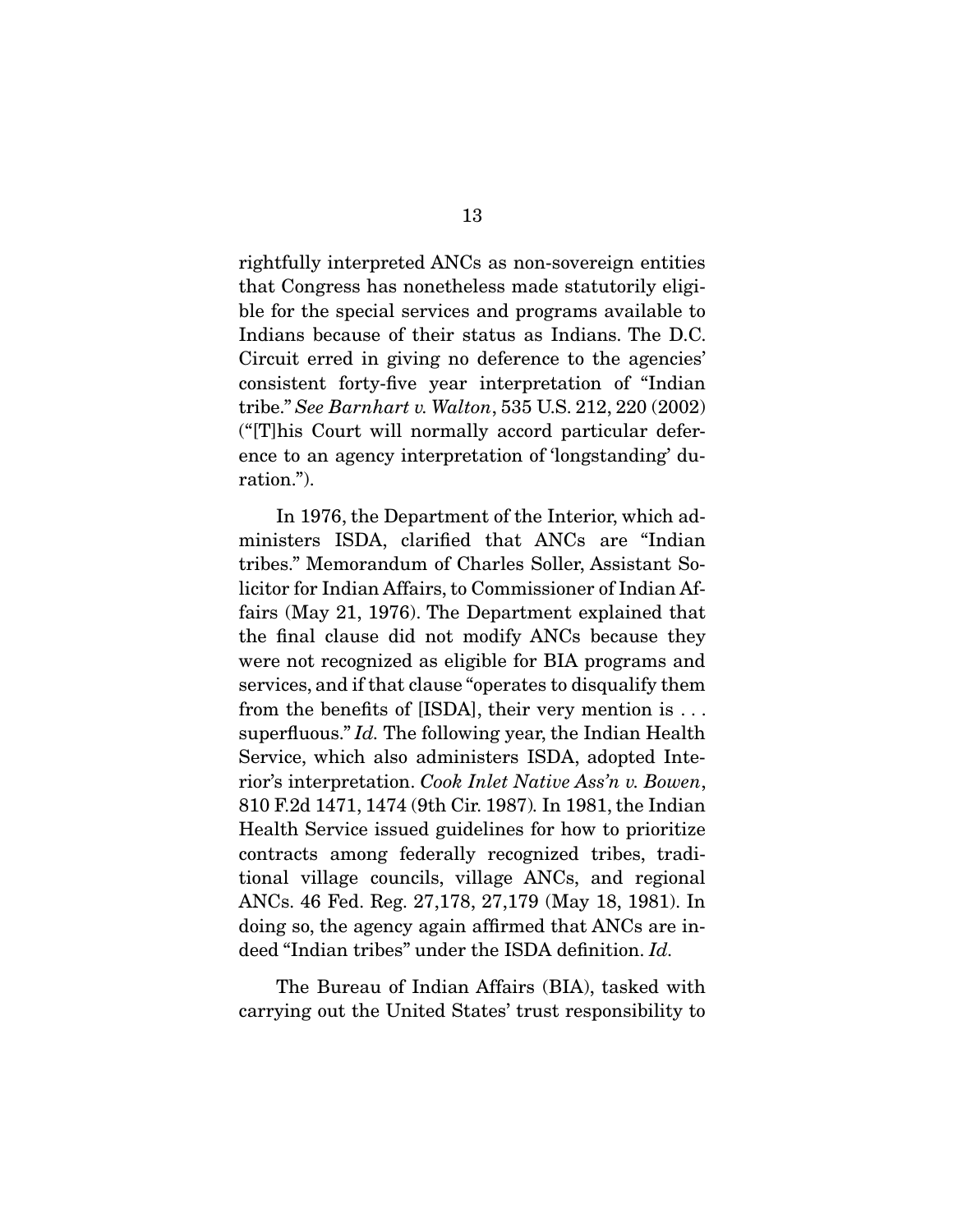Alaska Natives, has consistently interpreted ANCs as published bulletins and self-determination guidance recognizing ANCs as "Indian tribes" for the purpose of ISDA. Bowen, 810 F.2d at 1474 (listing publications). In 1982, when the BIA added Alaska villages to its list vices, the BIA explained that "unique circumstances" have made eligible additional entities in Alaska"—i.e., ANCs—"which are not historical tribes." 47 Fed. Reg. 53,130, 53,133-35 (Nov. 24, 1982). In 1988, the BIA included ANCs on the list of tribes eligible to receive services to clarify that ANCs, "previously unlisted," continued to be "statutorily eligible for funding and services" from the BIA, despite their lack of sovereignty. 53 Fed. Reg. 52,829, 52,832 (Dec. 29, 1988). The BIA explained that ANCs are not historical tribes that went through the Federal Acknowledgement Procedures (i.e., they were not what we today call "federally" recognized tribes"). Id. Rather, ANCs were added to the list because "Indian statutes, such as the Indian Selfvillages, village corporations and regional corporations defined or established under the Alaska Native Claims Settlement Act (ANCSA)." Id. at 52,833.

In 1993, the BIA took a different approach to its<br>list of tribes, but it did not change its interpretation of "Indian tribe" under ISDA. Instead of listing tribes and organizations eligible for BIA funding and services, the 1993 list was a narrower list of "federally"  $\frac{1}{2}$  a  $\frac{1}{2}$  list of traditional Native  $\mathcal{L}$  and  $\mathcal{L}$  and  $\mathcal{L}$  is the tribes of traditional Natives of traditional Natives of traditional Natives of the  $\mathcal{L}$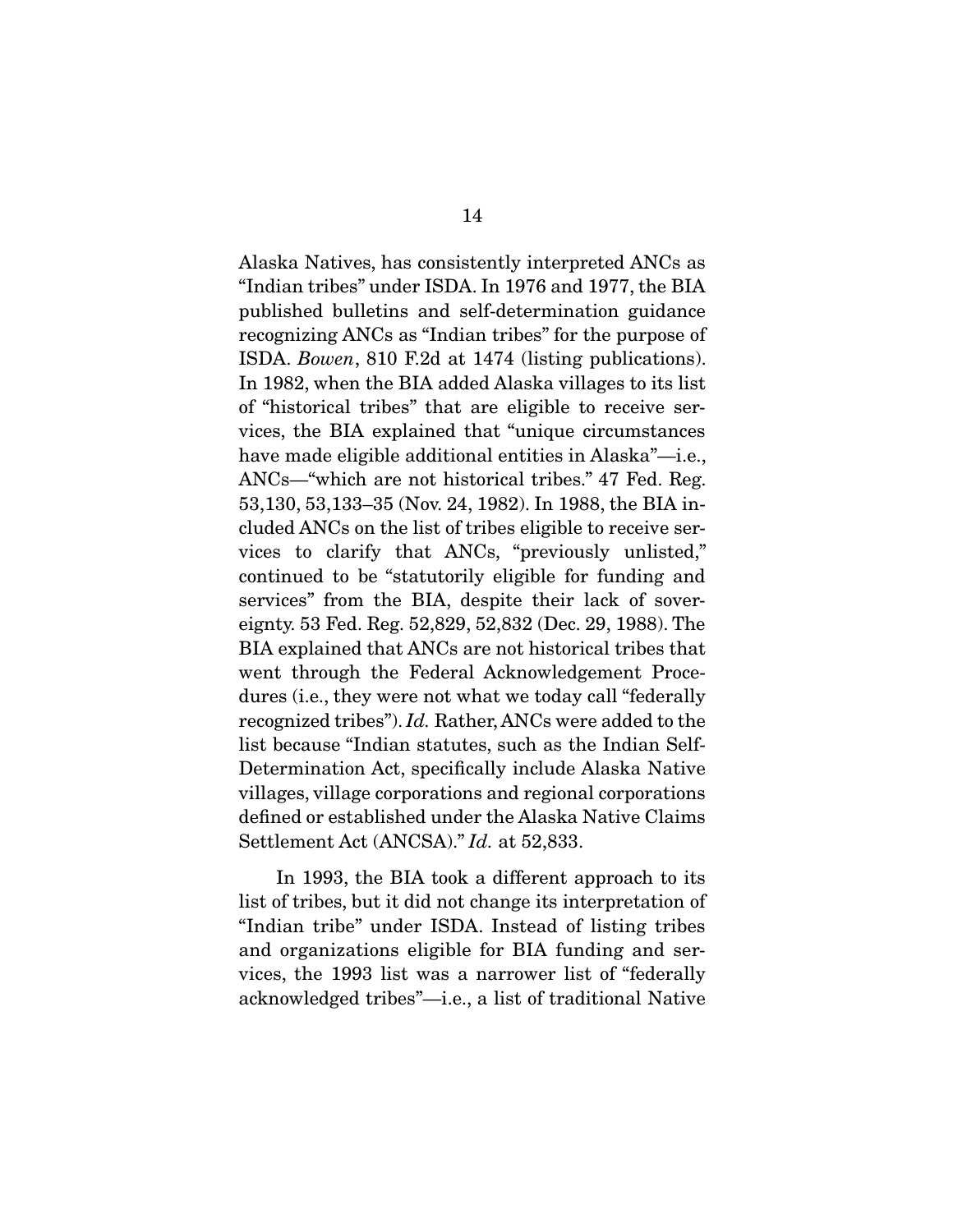governments with inherent sovereignty. 58 Fed. Reg. edged tribes" is the progenitor of today's list of "federally recognized tribes" under the Federally Recognized Indian Tribe List Act of 1994, Pub. L. 103-454, 25 U.S.C.  $\S$  479a (1994). The BIA removed ANCs from the list because ANCs do not enjoy "a government-to-government relationship with the United States" or have "inherent" authority like other tribes do. 58 Fed. Reg. at 54,366. Despite this removal, the BIA clarified that ANCs are nevertheless "made eligible for Federal contracting and services by statute and their noninclusion on the list  $\dots$  does not affect the continued eligibility of the entities for contracts and services." Id.<br>The BIA explained that while Alaska Native "corporal" The BIA explained that while Alaska Native "corporations are not governments," "they have been designated as 'tribes' for the purposes of some Federal laws, primarily the Indian Self-Determination and Education Assistance Act (ISDA), 25 U.S.C. 450b(b)." Id. at  $54.364$ 54,364.

In 1995, in updating the list of federally recognized tribes, the BIA reiterated that "[t] he regional, village and urban corporations organized under state law in accordance with the Alaska Native Claims Settlement Act  $(ANCSA)$   $(43$  U.S.C. 1601 et seq.) were not listed although they had been designated as 'tribes' for the purposes of some Federal laws, primarily the Indian Self-Determination and Education Assistance Act  $(ISDA)$ , 25 U.S.C. 450b(b)." 60 Fed. Reg. 9,250, 9,250  $(Fob 16 1005)$ . This intermetation persists today (Feb. 16, 1995). The interpretation persists today.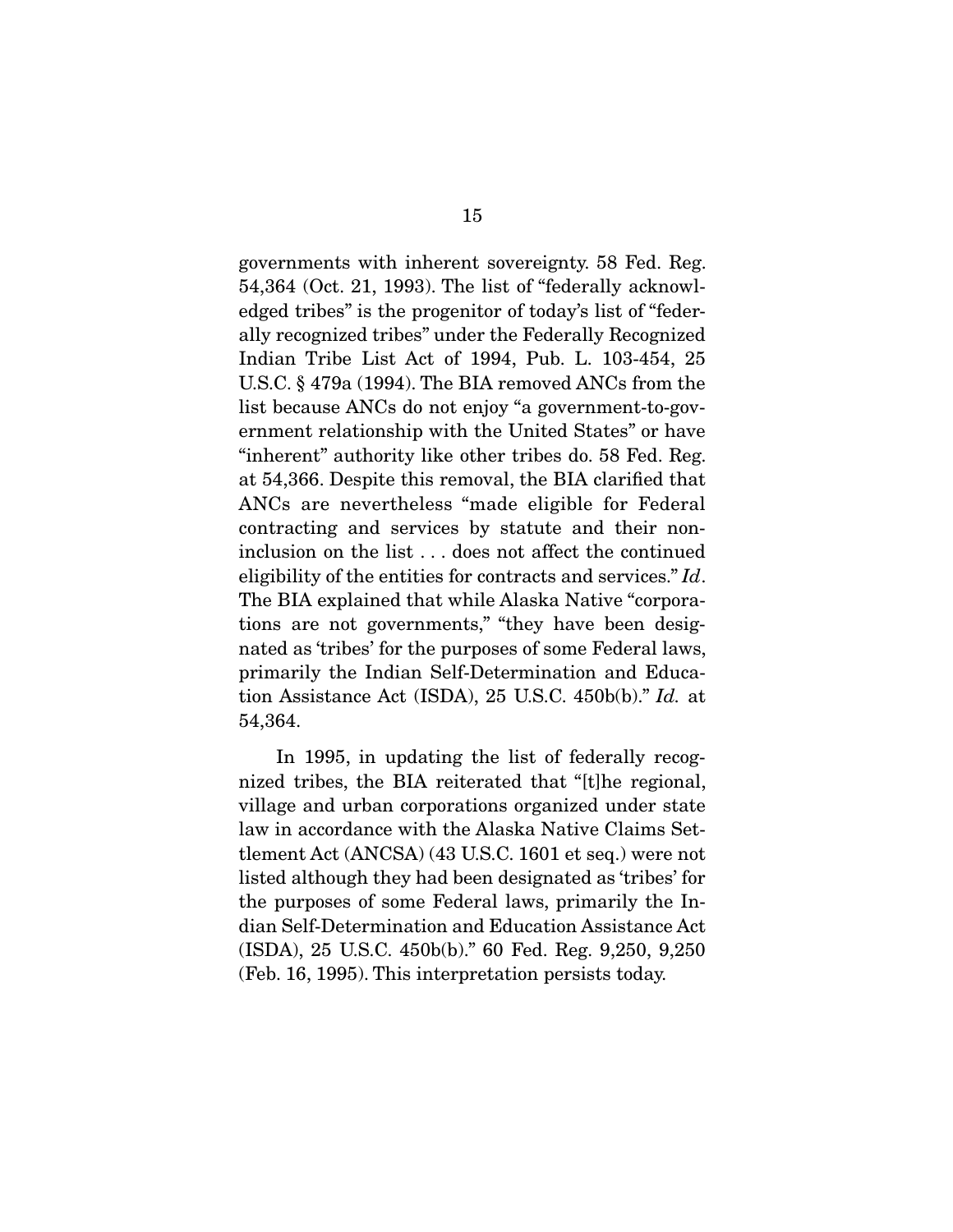The definition of "Indian tribe" in the Native<br>American Housing Assistance and Self-Determination Act (NAHASDA) is identical in all relevant respects to the ISDA definition. Compare 25 U.S.C.  $\S$  4103(13)(B), with 25 U.S.C.  $\S$  5304(c) And the Department of Hous with 25 U.S.C.  $\S$  5304(e). And the Department of Hous-<br>ing and Urban Development, which administers NA-HASDA, considers ANCs to be "Indian tribes" for purposes of housing block grants. See HUD's Indian Housing Block Grant Formula, Formula Response Forms FY 2021, https://ihbgformula.com/fy2021/ (list of ANCs in Alaska drop down tab) (all internet materi- $\alpha$ ls es lect visited en  $\Omega$ t 21 2020) als as last visited on  $\sim$  0.000  $\rightarrow$  0.000  $\rightarrow$ 

In short, over the past forty-five years, every relevant federal agency has consistently considered ANCs to be "Indian tribes" under ISDA. to be "Indian tribes" under ISDA.

 Courts have likewise affirmed the longstanding 1987, a nonprofit corporation argued otherwise, but the Ninth Circuit affirmed that ANCs are indeed "Indian tribes" for ISDA purposes. *Cook Inlet Native Ass'n v.*<br>Rowen 810 F.2d 1471 1473 76 (9th Cir. 1987). Fyon Bowen, 810 F.2d 1471, 1473–76 (9th Cir. 1987). Even the D.C. Circuit previously acknowledged that ANCs are "Indian tribes" under ISDA, although their status was not questioned in that case. Am. Fed'n of Gov't Employees, AFL-CIO v. United States, 330 F.3d 513, 516 (D.C. Cir. 2003). Despite this established history and caselaw, this panel drew the opposite conclusion, splitting from the Ninth Circuit to conclude that ANCs are not "Indian tribes" under ISDA. This circuit split  $\frac{1}{\sqrt{1-\frac{1}{\sqrt{1-\frac{1}{\sqrt{1-\frac{1}{\sqrt{1-\frac{1}{\sqrt{1-\frac{1}{\sqrt{1-\frac{1}{\sqrt{1-\frac{1}{\sqrt{1-\frac{1}{\sqrt{1-\frac{1}{\sqrt{1-\frac{1}{\sqrt{1-\frac{1}{\sqrt{1-\frac{1}{\sqrt{1-\frac{1}{\sqrt{1-\frac{1}{\sqrt{1-\frac{1}{\sqrt{1-\frac{1}{\sqrt{1-\frac{1}{\sqrt{1-\frac{1}{\sqrt{1-\frac{1}{\sqrt{1-\frac{1}{\sqrt{1-\frac{1}{\sqrt{1-\frac{1}{\sqrt{1-\frac{1}{\sqrt{1-\frac{1$ threatens the validity of current ISDA contracts and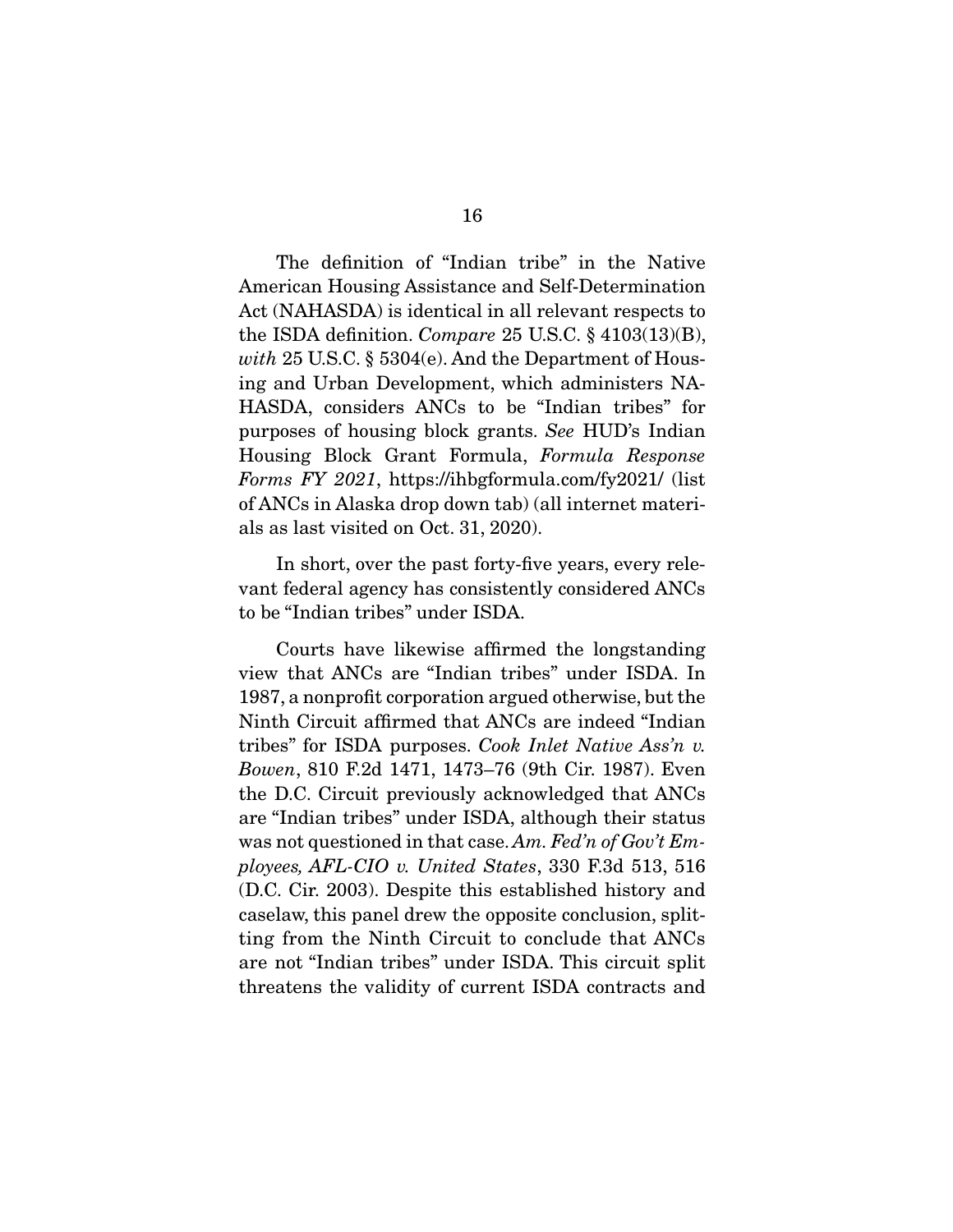calls into question the legality of future contracts with ANCs.

Congress has repeatedly shown that it intends for ANCs to be included in ISDA's definition of "Indian tribe." ANCs were not specifically referenced in the definition of "Indian tribe" in the original versions of the bill, but were deliberately added by amendment to the bill that became law. Bowen, 810 F.2d at 1474– 75 & nn.4–5 (citing proposed Act, original bill, and tion of "Indian tribe"). Two years after ISDA's passage, a congressional commission published a report on Indian affairs that analyzed, among other things, the status of Alaska Natives. Am. Indian Policy Review Comm'n, Final Report, vol. 1, 489–503 (May 17, 1977), https://catalog.hathitrust.org/Record/102258706. The report discussed how both village and regional ANCs were "Indian tribes" under ISDA, notwithstanding the fact that ANCs were *not* "repositories of tribal sover-<br>cignty"  $Id$  at 405. The report noted that "a native sereignty."  $Id$ . at 495. The report noted that "a native cor-<br>poration organized under the Settlement Act might well be the form or organization best suited to sponsor certain kinds of federally funded programs."  $Id$ . The re-<br>port understood that the everlepping entities eligible port understood that the overlapping entities eligible<br>for the special programs and funding might create conflict, but stressed that "the solution is not to disqualify" certain kinds of Alaska Native organizations but to assign priorities among them."  $Id$ . "To limit benefits of programs only to Natives who could apply through a conventional tribal organization of the convention of the convention of the convention of the convention of the convention of the convention of the convention of the convention of the convention of the convention of the co  $\frac{1}{\sqrt{2}}$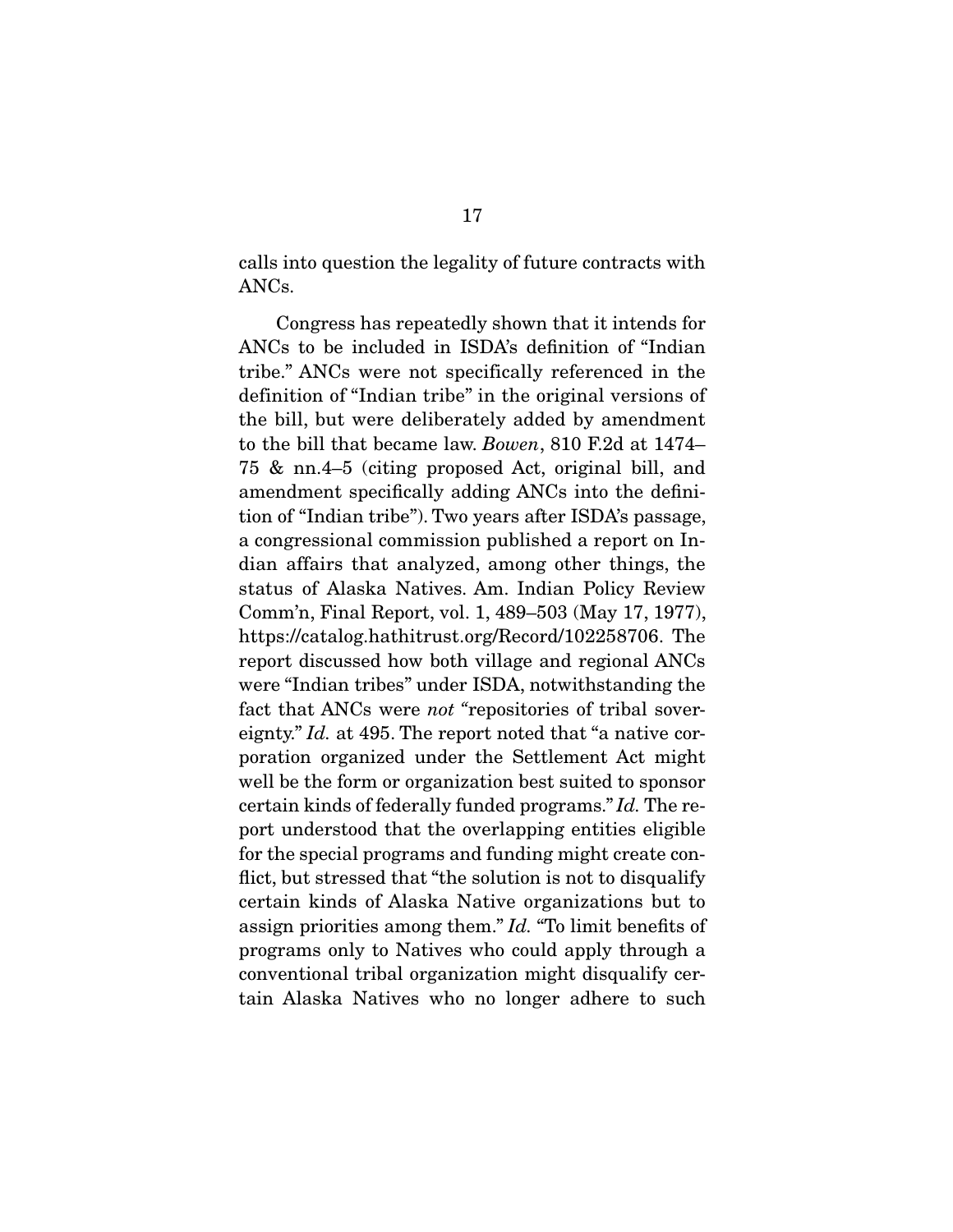organizations but who are organized currently in other the Settlement Act."  $Id$ . at 495 n.21. Aware of agency practice, Ninth Circuit precedent, and this specially-<br>commissioned Congressional report, Congress chose  $\frac{c_1}{c_2}$  report to discuss life  $\Lambda$  MCs.  $\sum_{i=1}^{n}$ 

Instead of acting to disqualify ANCs in any of its<br>repeated amendments to ISDA, Congress chose to maintain the definition of "Indian tribe." In its first major amendment, one year after the Ninth Circuit confirmed that ANCs are "Indian tribes" under ISDA, Example that ANCS are "Indian tribes" under ISDA,<br>Bowen, 810 F.2d 1471, Congress expressly reenacted<br>ISDA's definition of "Indian tribe" Indian Solf Deter ISDA's definition of "Indian tribe." Indian Self-Deterof 1988, Pub. L. 100-472, § 103, 102 Stat. 2285 (1988) (adding definitions to 25 U.S.C.  $\S$  450b, and reenacting unchanged the original definition of "Indian tribe"). And in 1994, when Congress amended several other definitions within ISDA, it again chose to maintain the definition of "Indian tribe." Indian Self-Determination Act Amendments of 1994, Pub. L. 103-413, § 102, 108 Stat.  $4250$  (1994). Congress's repeated decisions to amend ISDA but not to amend the definition of "Indian tribe" is "persuasive evidence" that ISDA's "longstanding administrative interpretation," upheld by the Ninth Circuit, "is the one intended by Congress." See  $Commutative Trading Commutative$ Commodity Futures Trading Comm'n v. Schor, 478 U.S.  $\frac{3}{2}$  83, 846 (1986).

Not only have all three branches of the federal government long understood ANCs as eligible to congovernment long understanding to go the contract for programs and services as "Indian tribes"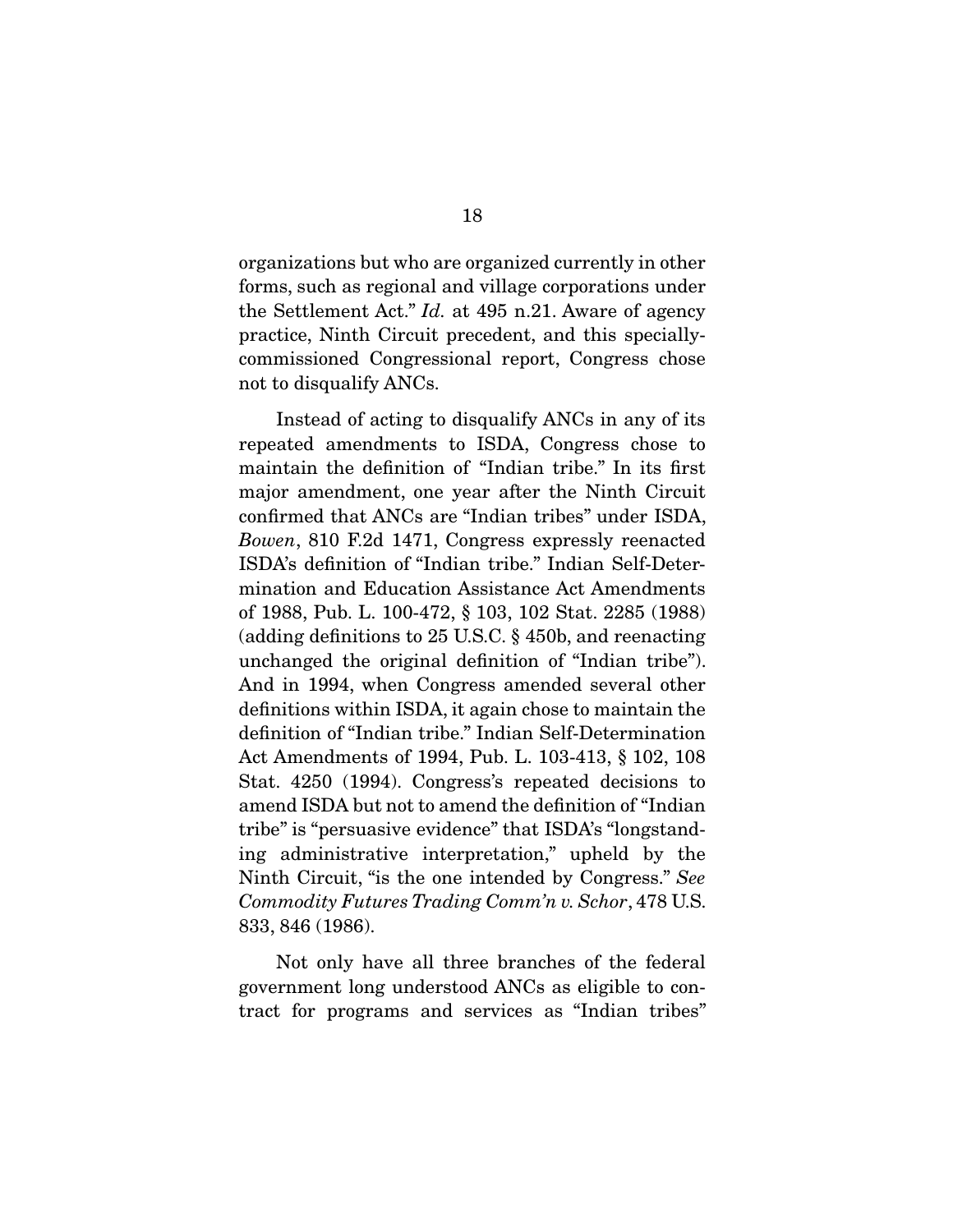under ISDA, but ANCs have long acted on that eliginonprofit affiliates or subsidiaries to which they delegate authority, regularly contract with the federal  $\frac{1}{2}$  contract to deliver services to Aleska Natives government to deliver services to Alaska Natives.

For example, because Cook Inlet Region, Inc. (CIRI) is considered an "Indian tribe," it or its affiliated nonprofit organizations are able to provide critical health and social services to approximately 60,000 people. Decl. Minich  $\P$  $[6-14]$ . To put that number into perspective, 60,000 people represents more than half of Alaska's Native population. U.S. Census Bureau, Alaska, https://data.census.gov/cedsci/profile?g=0400000US02 (almost 16 percent of Alaskans are American Indian or Alaska Native alone). But CIRI is not the only ANC contracting with the federal government. To name just a few others, Doyon, Limited, the regional corporation for Interior Alaska, headquartered in Fairbanks, and representing over 20,000 shareholders, has for over forty years been considered an "Indian tribe" for the purpose of executing contracts under ISDA, NAHASDA, and other federal laws incorporating this definition of "Indian tribe." Decl. Schutt  $\mathbb{q}$   $\mathbb{q}$ , 9-12. Sealaska, the regional corporation for Southeast Alaska representing more than 23,000 Tlingit, Haida, and Tsimpshian shareholders, has contracted with the federal government as an "Indian tribe" as well. Decl. Mallott  $\P\P4$ , 7. Koniag, the regional corporation for the Kodiak archipelago, and subsidiaries of Koniag, have received federal grants and contract awards based on Koniag's eral grants and contract and contract and contract on the second state of the second state of the second state on the second state of the second state of the second state of the second state of the second state of the seco status as an  $\mathbb{R}$  indicate  $\mathbb{R}$ . Here  $\mathbb{R}$   $\mathbb{R}$ ,  $\mathbb{R}$ ,  $\mathbb{R}$ ,  $\mathbb{R}$ ,  $\mathbb{R}$ ,  $\mathbb{R}$ ,  $\mathbb{R}$ ,  $\mathbb{R}$ ,  $\mathbb{R}$ ,  $\mathbb{R}$ ,  $\mathbb{R}$ ,  $\mathbb{R}$ ,  $\mathbb{R}$ ,  $\mathbb{R}$ ,  $\mathbb{R}$ ,  $\mathbb{R}$ ,  $\mathbb{R$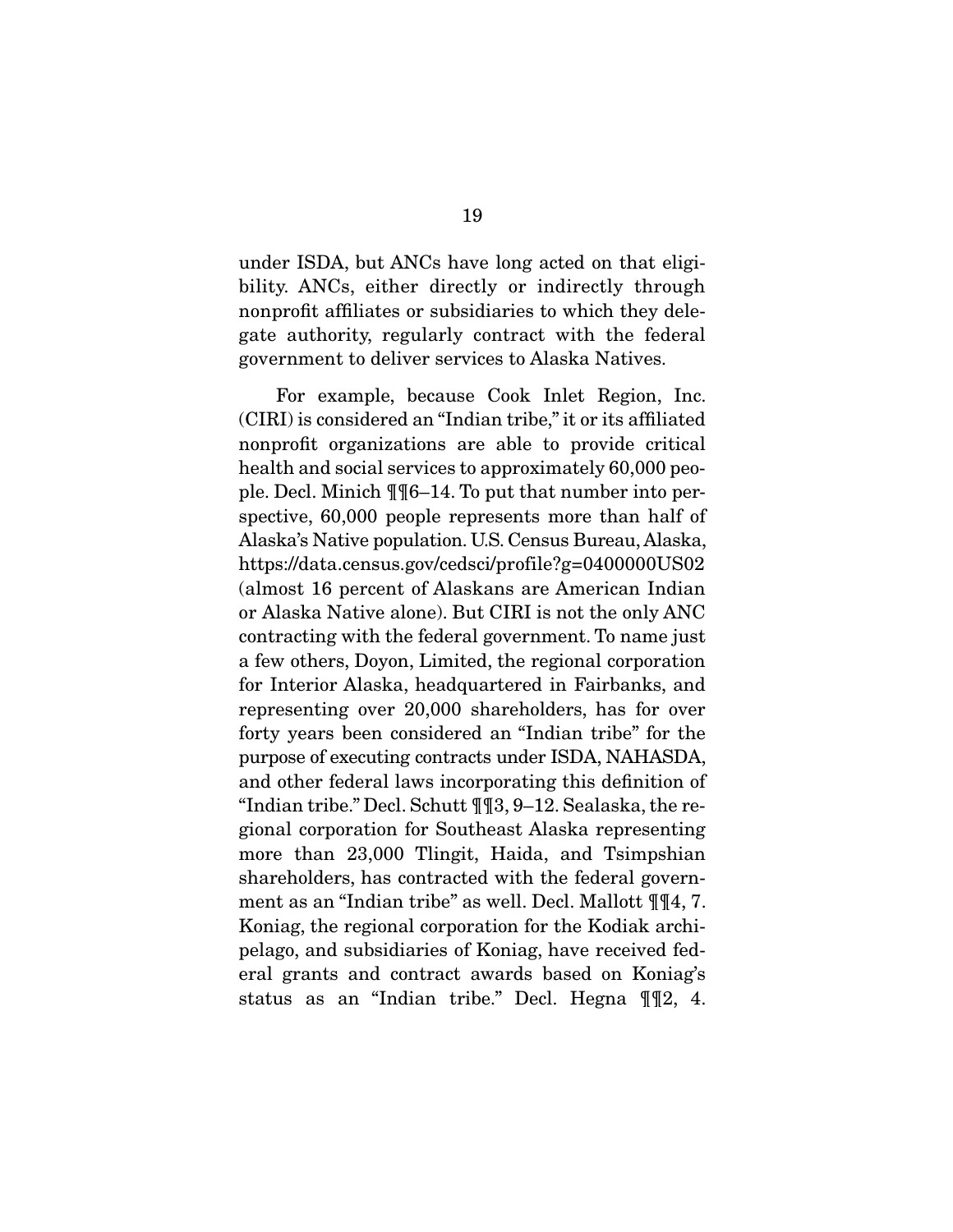Chugach Alaska Corporation's (the regional corporatribe" has enabled it, and the nonprofit corporations it designates, to contract with the federal government for services and funding. Decl. Buretta  $\P$  [3, 11. And NANA Regional Corporation, representing 14,000 Inupiaq shareholders from Northwest Alaska, currently ping the model of the model of the state of the state of the state of the state of the state of the state of the state of the state of the state of the state of the state of the state of the state of the state of the state holds at least one ISDA contract. Declared  $_{\text{H}}$ <sub>14</sub>,  $_{\text{H}}$ 15.

To be clear, ANCs are by no means the only entities that may enter into ISDA contracts with the federal government. Nor do ANCs necessarily have priority in administering these contracts over federally recognized tribes. The Indian Health Service guidelines establish an order of precedence for ISDA contracting, with federally recognized tribes at the top of that list, and ANCs lower down.  $46$  Fed. Reg. at  $27,179$ . But just because there is an order of precedence does not mean that ANCs are disqualified to participate as "Indian tribes." In fact, the ordering proves just the opposite: ANCs are, and always have been, eligible to contract with the government because of their status as "Indian tribes." as "Indiana" tribes.

**III. The State cannot simply step in and provide services to Alaska Natives on an emergent basis in the same way as, and in place of, ANCs.** 

the Lower 48. Sturgeon, 139 S. Ct. at 1072. The needs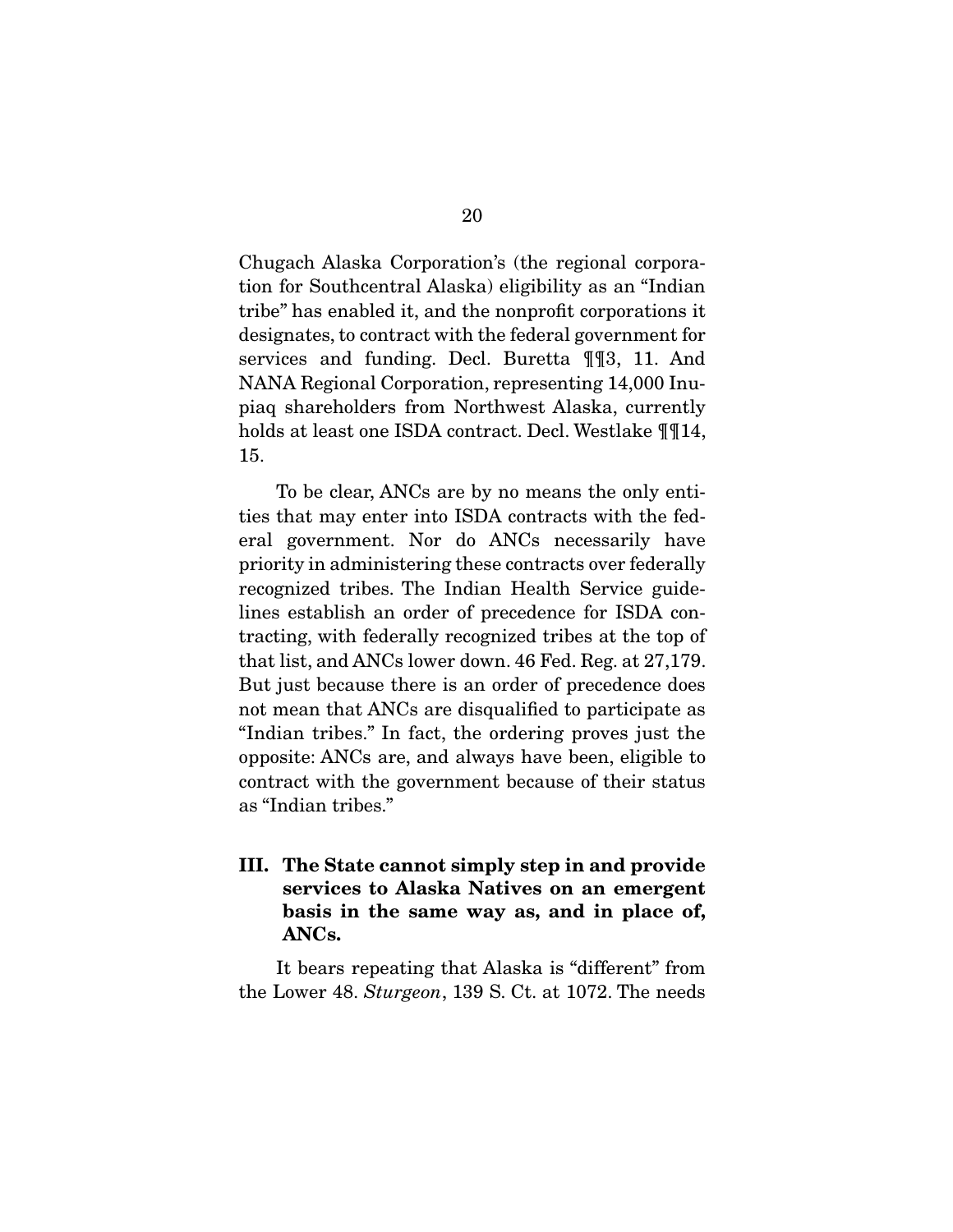of its people, the manner in which those needs can be met, the entities best positioned to provide for those needs, and the federal government's significant role in the state all differ significantly from sister states in the Lower 48. In Alaska, a patchwork of entities provide health and social services to Alaskans, including the federal government, the State, tribes, municipalities, nonprofit corporations, and ANCs. In addition to providing general services to its citizens, the federal government has unique, significant trust responsibilities to Alaska Natives—responsibilities that ANCs  $\frac{1}{1}$ have assisted the government in meeting for years.

Alaska's unique geography is one reason why ANCs are so important in fulfilling the federal government's trust responsibilities towards Alaska Natives. Many Alaska Natives live in urban areas hundreds of miles away from their tribal villages. See, e.g., Decl.<br>Westlake ¶14: Deel Andrew ¶6: Deel Herris ¶3: Deel Westlake  $\P$ 14; Decl. Andrew  $\P$ 6; Decl. Harris  $\P$ 3; Decl. Avner  $\P$ 6. This means that the tribes in the often remote villages are not necessarily situated to provide services to all Alaska Natives. In the Lower 48, a reservation might be a short drive away, but in Alaska, villages are largely off the road system. For many Alaskans, accessing services in a village requires. plane travel with multiple legs. It is impossible for many Alaska Natives to travel to their villages to receive COVID-19 related services from their tribes, given that many villages are not even accessible by commercial plane travel, plane travel is often prohibitively expensive, and some villages have excluded non- $\frac{1}{2}$  receives the villages of  $\frac{1}{2}$  and  $\frac{1}{2}$  and  $\frac{1}{2}$  and  $\frac{1}{2}$  and  $\frac{1}{2}$  and  $\frac{1}{2}$  and  $\frac{1}{2}$  and  $\frac{1}{2}$  and  $\frac{1}{2}$  and  $\frac{1}{2}$  and  $\frac{1}{2}$  and  $\frac{1}{2}$  and  $\frac{1}{2}$  and  $\frac{$ residents from even entering during the COVID-19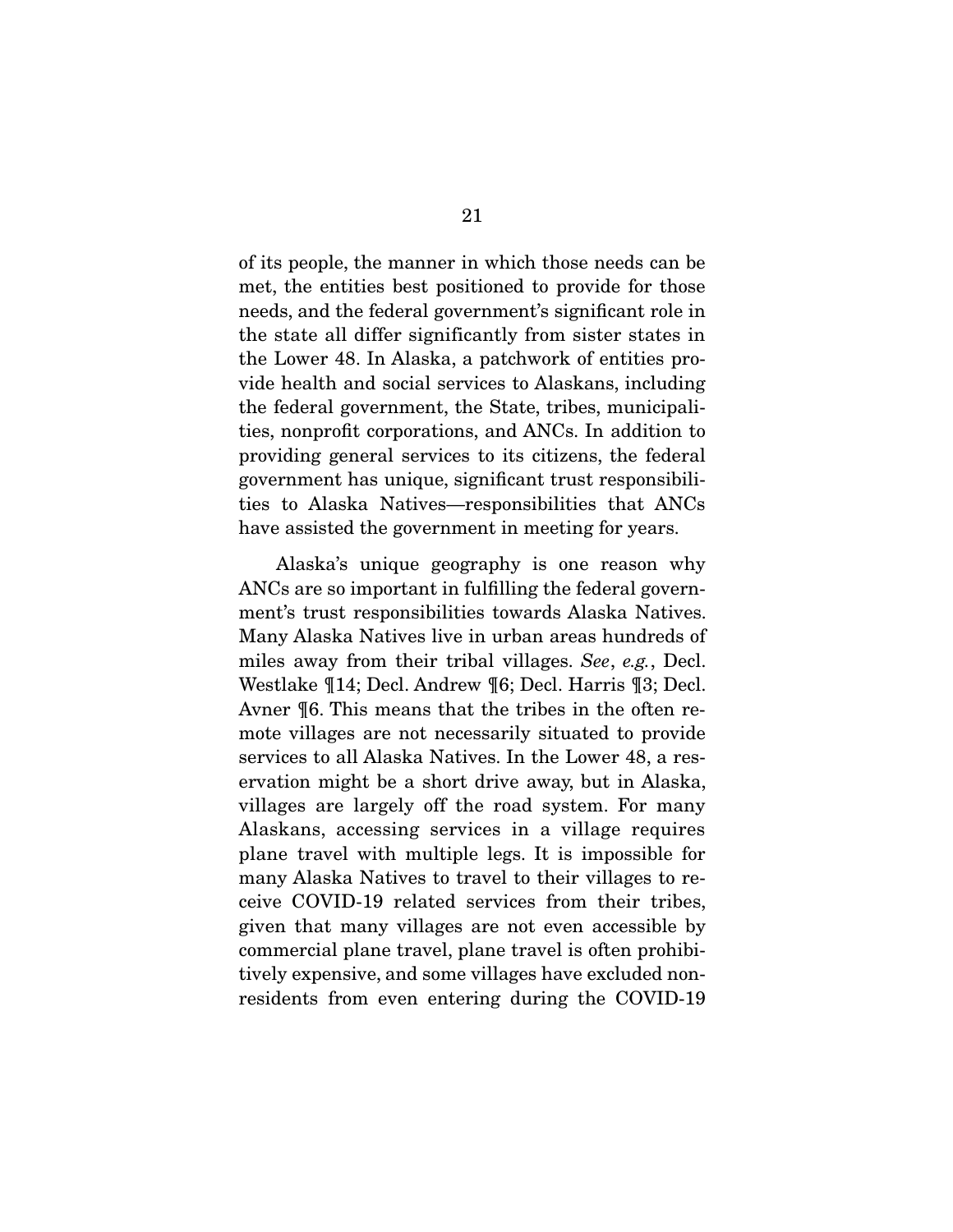pandemic. See, e.g., Decl. Andrew ¶4, Decl. Hegna ¶8; Alaska Public Media, Scores of Alaska Villages Implement Travel Restrictions Amid Pandemic (April 13, 2020), https://www.alaskapublic.org/2020/04/13/scoresof-alaska-villages-implement-travel-restrictions-amidpandemic/. For these Alaskans, regional ANCs in urban centers and their nonprofit arms provide health and  $\frac{1}{\sqrt{1}}$  contributions and  $\frac{1}{\sqrt{1}}$ social services and programs.

ANCs are also critical in administering the special<br>services and programs delivered to Alaska Natives because thousands of Alaska Natives belong to ANCs but not to federally recognized tribes. See, e.g., Decl. Schutt<br>
T12: Decl. Minich T5: Decl. Buretta T3. For instance ¶12; Decl. Minich ¶5; Decl. Buretta ¶3. For instance, Alaska Corporation is able to provide federally-funded services for Alaska Natives who live in Seward and Valdez where there are no federally recognized tribes. Decl. Buretta ¶3. If ANCs are excluded from the definition of "Indian tribe," Alaska Natives who do not belong to federally recognized tribes will not receive the coronavirus relief fund support Congress intended for them, and will face difficulties even after the current pandemic if ANCs are no longer permitted to contract with the federal government as Indian tribes under  $N = \frac{1}{2}$ ISDA.

For those Alaska Natives who do not or cannot receive services through federally recognized tribes located in remote villages in Alaska, regional ANCs in urban areas and their affiliates provide much needed on-the-ground services. For instance, because CIRI, a regional ANC, is an "Indian tribe" under ISDA, it and regional ANC, is an "Indian tribe" under ISDA, it and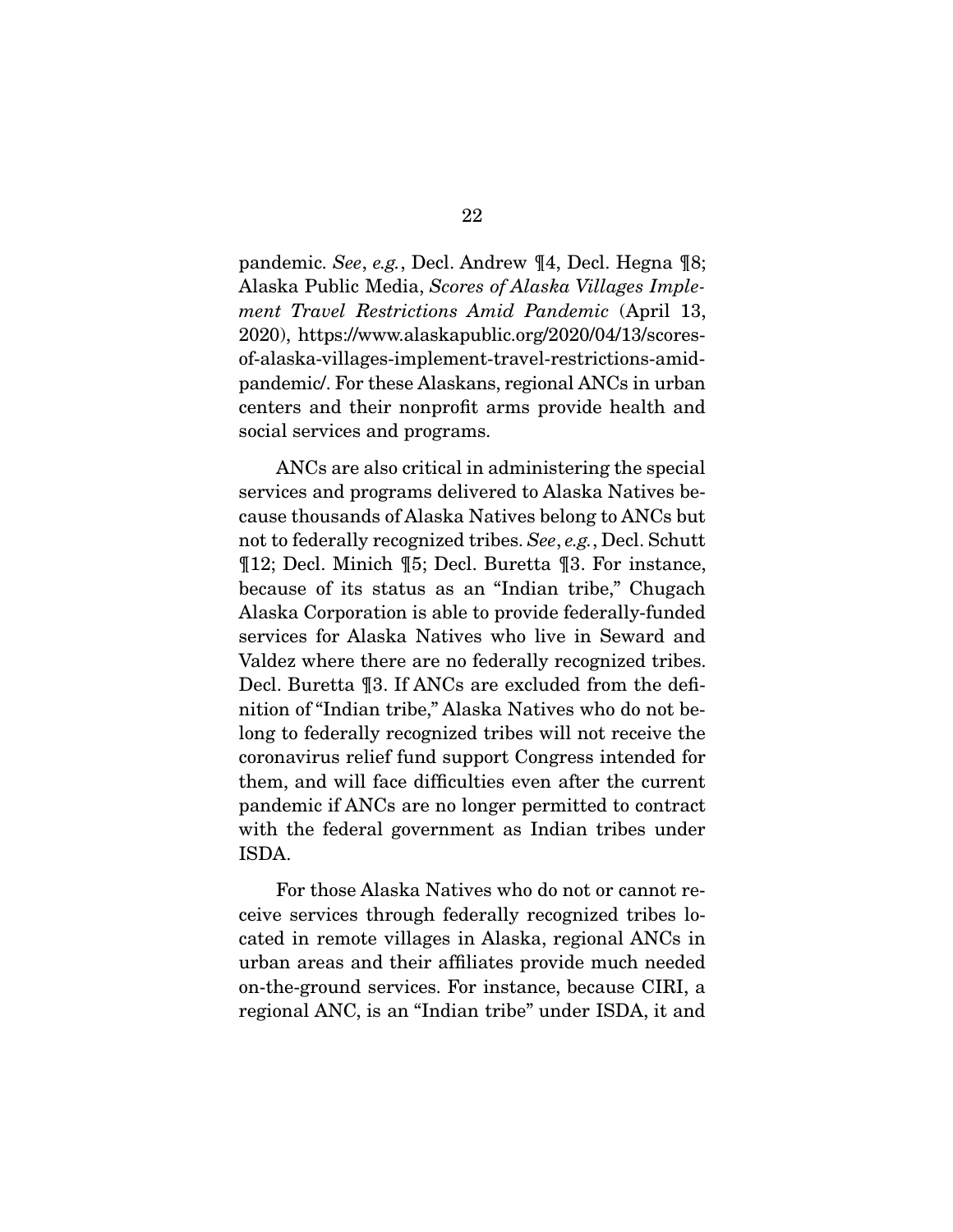its nonprofit affiliates contract with the federal govern-60,000 Alaska Natives spread across Anchorage and the Matanuska-Susitna Valley. Decl. Minich ¶7. CIRI is the only "Indian tribe" servicing these communities: there are no federally recognized tribes representing this area that could receive Title V CARES Act funds.<sup>3</sup> CIRI provides a broad spectrum of health care services, housing assistance, substance abuse services, academic programs, child and family support, job training, and food support. Decl. Minich  $\P$  $[$ 8–13. Critically, these services are provided to Alaska Natives without regard to their ANC or village affiliation. Decl. Minich regard to the to the extensive affiliation. Declination and  $\sigma$  $\mathbf{R}$ 

The programs and services CIRI and other ANCs<br>are providing are being strained by COVID-19 as Alaska Natives, who are often some of Alaska's most vulnerable citizens, are being disproportionately affected by the pandemic. Decl. Minich  $\P 9$ . Congress recognized that American Indians and Alaska Natives are being particularly hard-hit by the pandemic. Accordingly, Congress allocated more than five percent of the Title V CARES Act relief funds to "Indian tribes," even though less than two percent of the United States population is American Indian or Alaska Native alone or in combination with other races. 42 U.S.C.  $\S 801(a)$ ;  $\frac{1}{18}$  Congus Buroau  $\Lambda$ CS Domographic and Houging  $U_{\rm S}$  census Bureau, Acs Demographic and Housing

<sup>&</sup>lt;sup>3</sup> The Native Village of Eklutna office is located in Chugiak within the Municipality of Anchorage. But that tribe is not the "Indian tribe" under ISDA for the broader Anchorage/Mat-Su area. The broader is the broader in the broader Anchorage/Mat-Su area.<br>CIRI is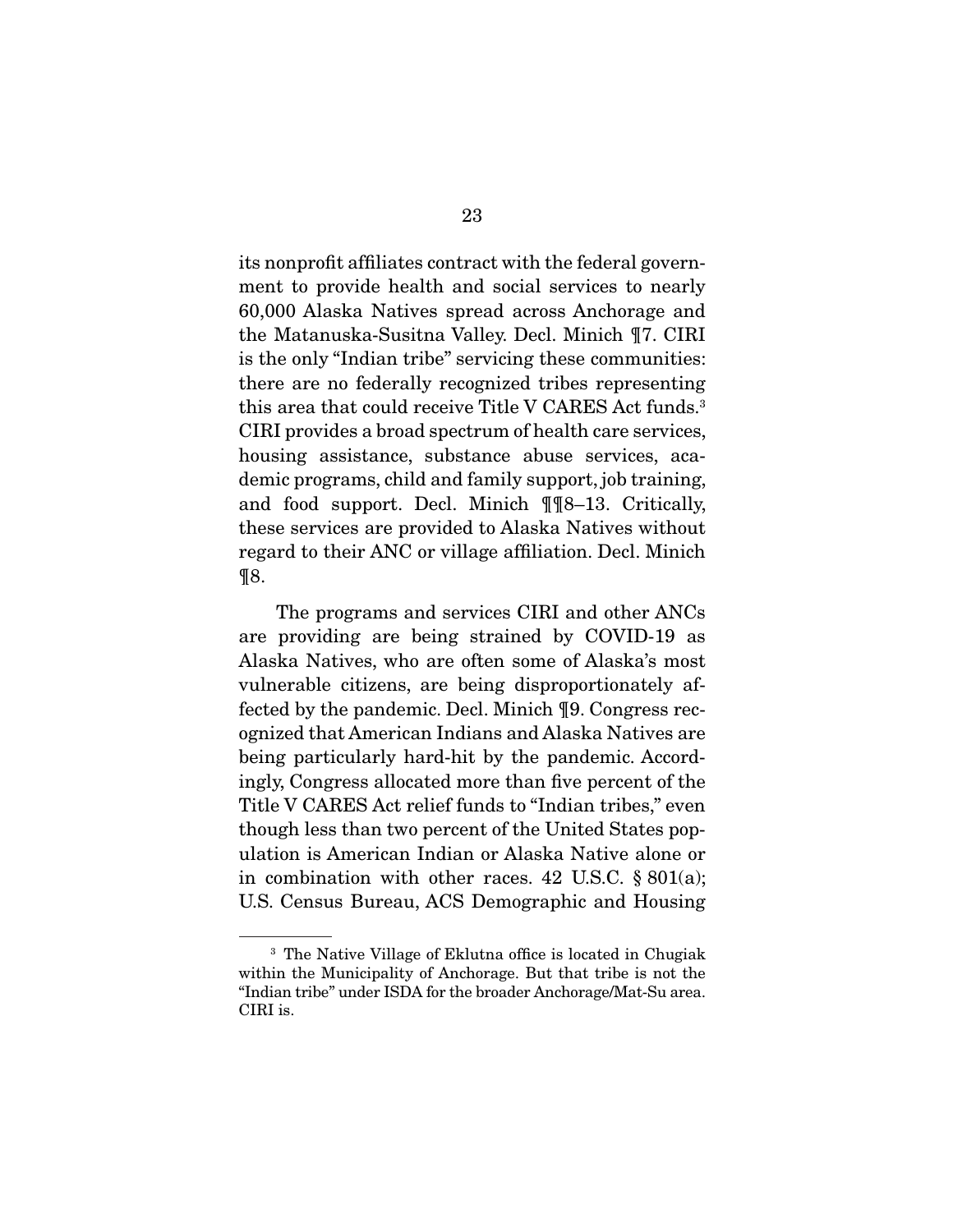# $\%20$ States $k\sigma$ –0100000IIS $k$ tid–ACSDP1V2017 DP05  $\mathcal{L}$  and  $\mathcal{L}$  and  $\mathcal{L}$

The D.C. Circuit's "confiden[ce]" that the State of Alaska can fill in the gap caused by excluding ANCs from the definition of "Indian tribe" is misplaced. App-26. State-run programs are already financially strained, and Alaska—a state which derives much of its revenue from tourism and natural resource production and is thus already acutely impacted by the pandemic—is no different. Cutting off funding to the ANCs, which provide services to tens of thousands of Alaska Natives, will create a chasm that the State simply will be unable to fill—especially given the immediacy of the  $\frac{d}{dx}$  is the immediacy of the immediacy of the immediacy of the immediacy of the immediacy of the immediacy of the immediacy of the immediacy of the immediacy of the immediacy of the immediacy of the immediacy of the needs presented by the ongoing pandemic.

The State has already fully allocated all of the federal CARES Act funds it received, and already committed most of those funds to municipal assistance, small business relief, homeless assistance, nonprofit relief, and general health/pandemic response. The State is unable, contrary to the panel's suggestion, to somehow pick up the tab the panel's decision creates, and step into the shoes of the federal government. The State cannot reallocate any of its limited, remaining noncommitted CARES Act funds to the ANCs because there is no state legislative authorization in place to allow for this type of reallocation, the state is already using those funds to respond to a spike in cases statewide, and also because of the impending Congressional deadline for spending coronavirus relief funds,  $\frac{1}{2}$  since  $\frac{1}{2}$  for  $\frac{1}{2}$  funds be expended by the end of the where  $\mathbf{r}_1$  requires the funds be expendition by the end of the end of the end of the end of the end of the end of the end of the end of the end of the end of the end of the end of the end of the end of the end of the year.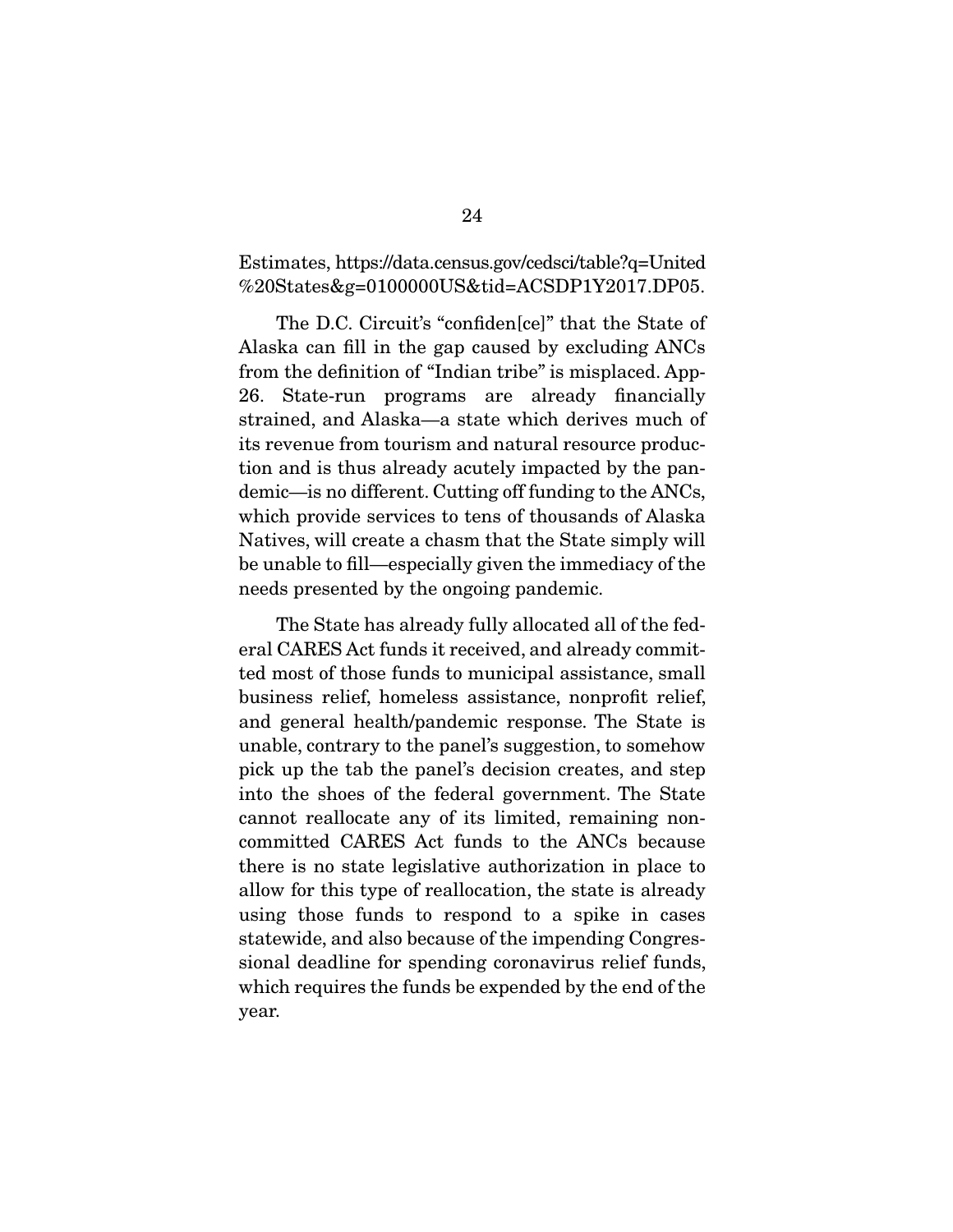While the State always strives to help all of its citizens, it is not the State's duty to fulfill the federal government's unique trust responsibilities to Alaska Natives. The federal government has obligations that it alone must be expected to assume, and which Congress plainly intended for it to meet by including ANCs within the definition of "Indian Tribe" in the CARES  $\Delta$ et

#### **CONCLUSION**

 $\overbrace{\hspace{2.5cm}}$   $\overbrace{\hspace{2.5cm}}$ 

The purpose of ISDA, and the dozens of acts that incorporate its definition of "Indian tribe"—including the CARES Act—is to fulfill the United States' obligations to Native peoples, including Alaska Natives. The D.C. Circuit contravened that purpose by reading ANCs out of the definition of "Indian tribe." If the D.C. Circuit's new interpretation of that definition stands, the immediate result is that thousands of Alaska Natives will be denied the benefit of essential CARES Act funding at a time when they most need it. And the long-term result will ripple through current and future ISDA contracts, depriving thousands of Alaska Natives of their right to receive the special services and programs in dozens of other acts that incorporate ISDA's definition of "Indian tribe." This Court should grant the petitions for writ of certiorari to resolve these  $\sigma$  and the petitions for write the certifications for  $\sigma$